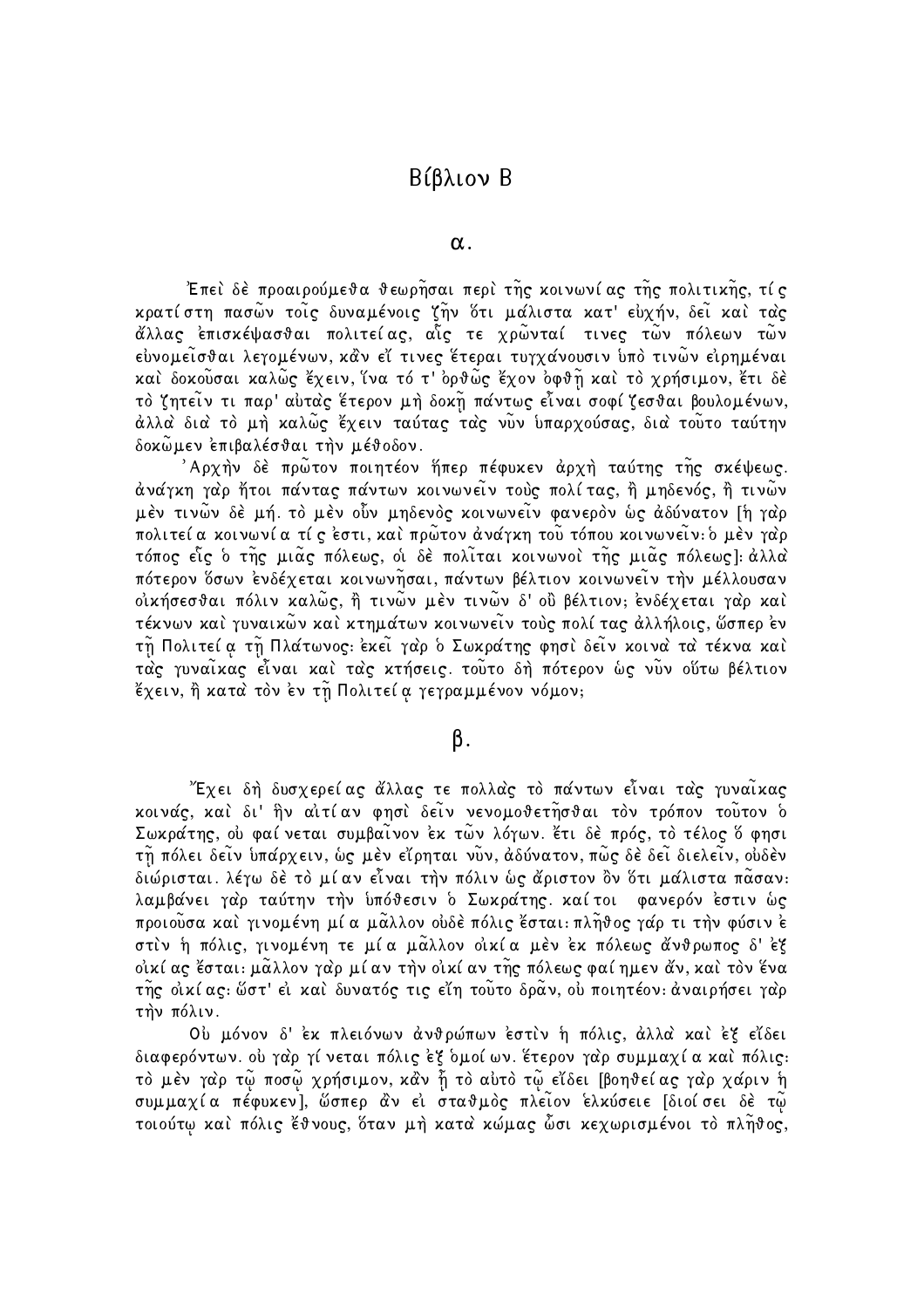άλλ' οἷον 'Αρκάδες ]: εξ ὧν δε δει εν γενέσθαι, είδει διαφέρει. διόπερ το Ίσον το άντιπεπονθός σώζει τας πόλεις, ώσπερ έν τοις Ήθικοις εζρηται πρότερον.

'Επεὶ καὶ έν τοἶς ἐλευθέροις καὶ ἴσοις ἀνάγκη τοὖτ' εἶναι: ἅμα γαρ οὐγ οἷόν τε πάντας ἄρχειν, ἀλλ' ἢ κατ' ενιαυτὸν ἢ κατά τινα ἄλλην ταξιν [ἢ] χρόνου. καὶ συμβαί νει δὴ τὸν τρόπον τοῦτον ὥστε πάντας ἄρχειν, ὥσπερ ἂν εἰ μετέβαλλον οι σκυτείς και οι τέκτονες και μή άει οι αύτοι σκυτοτόμοι και τέκτονες ήσαν. έπει δε βέλτιον ούτως έχει και τα περι την κοινωνίαν την πολιτικήν, δηλον ώς τους αυτους άει βέλτιον άρχειν, ει δυνατόν, εν οίς δε μη δυνατόν δια τό την φύσιν Ίσους είναι πάντας, άμα δέ και δί καιον, είτ' άγαθόν είτε φαύλον το άργειν. πάντας αυτού μετέγειν, τούτό γε μιμείται το έν μέρει τούς Ίσους εΊκειν τό θ' δμοίους εἶναι έξω άρχης: οι μεν γαρ άρχουσιν οι δ' άρχονται κατα μέρος ὥσπερ ἀν άλλοι γενόμενοι. τον αυτον δη τρόπον άρχόντων έτεροι ετέρας άρχουσιν άρχας.

Φανερὸν τοίνυν ἐκ τούτων ὡς οὔτε πέφυκε μίαν οὕτως εἶναι τὴν πόλιν ώσπερ λέγουσί τινες, και το λεχθεν ώς μέγιστον άγαθον εν ταις πόλεσιν ότι τας πόλεις άναιρεί: καί τοι τό γε έκαστου αγαθον σώζει έκαστον. έστι δέ και κατ' άλλον τρόπον φανερὸν ὅτι τὸ λίαν ἑνοῦν ζητεῖν τὴν πόλιν οὐκ ἔστιν άμεινον, σικία μέν γαρ αυταρκέστερον ένός, πόλις δ' σικίας, και βούλεταί γ' ήδη τότε είναι πόλις δταν αυτάρκη συμβαί νη την κοινωνί αν είναι του πλήθους: είπερ ούν αίρετώτερον το αυταρκέστερον, και το ήττον εν του μαλλον αίρετώτερον.

#### $\gamma$ .

Άλλα μήν ούδ' εί τοῦτο ἄριστόν 'εστι, τὸ μίαν ὅτι μάλιστ' εἶναι τήν κοινωνί αν, ούδέ τοῦτο ἀποδεί κνυσθαι φαί νεται κατα τον λόγον, ἐαν πάντες ἄμα λέγωσι τὸ 'εμὸν καὶ τὸ μὴ 'εμόν: τοῦτο γαρ οἴεται ὁ Σωκράτης σημεἶον εἶναι τοῦ τήν πόλιν τελέως εἶναι μίαν. τὸ γαρ πάντες διττόν. ει μεν οὖν ως ἕκαστος, τάχ' ἂν εζη μἆλλον ὃ βούλεται ποιείν ὁ Σωκράτης [έκαστος γαρ υίο νέαυτού φήσει τον αύτον και γυναίκα δη την αύτήν, και περι της ουσίας και περι ε κάστου δή τῶν συμβαινόντων ώσαύτως]: νῦν δ' οὐχ οὕτως φήσουσιν οἱ κοιναἶς χρώμενοι ταις γυναιζί και τοις τέκνοις, άλλα πάντες μέν, ουχ ως έκαστος δ' αύτῶν, δμοί ως δέ και την ούσί αν πάντες μέν, ούχ ως έκαστος δ' αυτῶν. ὅτι μεν τοί νυν παραλογισμός τίς έστι το λέγειν πάντας, φανερόν [το γαρ πάντες και ] άμφότεροι, και περιττα και άρτια, δια το διττον και εν τοις λόγοις εριστικούς ποιεί συλλογισμούς: διό 'εστι το πάντας το αύτο λέγειν ώδι μεν καλον άλλ' ού δυνατόν, ώδι δ' ούδεν δμονοητικόν].

Πρός δέ τούτοις ετέραν έχει βλάβην το λεγόμενον. ήκιστα γαρ έ πιμελεί ας τυγχάνει τὸ πλεί στων κοινόν: τῶν γαρ ἰδί ων μάλιστα φροντί ζουσιν, τῶν δὲ κοινῶν ἧττον, ἢ ὅσον ἑκαστω ἐπιβαλλει: πρὸς γαρ τοῖς ἄλλοις ὡς ἑτέρου φροντί ζοντος όλιγωρούσι μάλλον, ώσπερ έν ταις οίκετικαις διακονί αις οί πολλοι θεράποντες ένί οτε γείρον υπηρετούσι τὧν ελαττόνων, γί νονται δ' εκάστω γίλιοι τῶν πολιτῶν υίοί, καὶ οὗτοι οὐχ ὡς ἑκαστου, ἀλλα τοῦ τυχόντος ὁ τυχὼν ὁμοί ως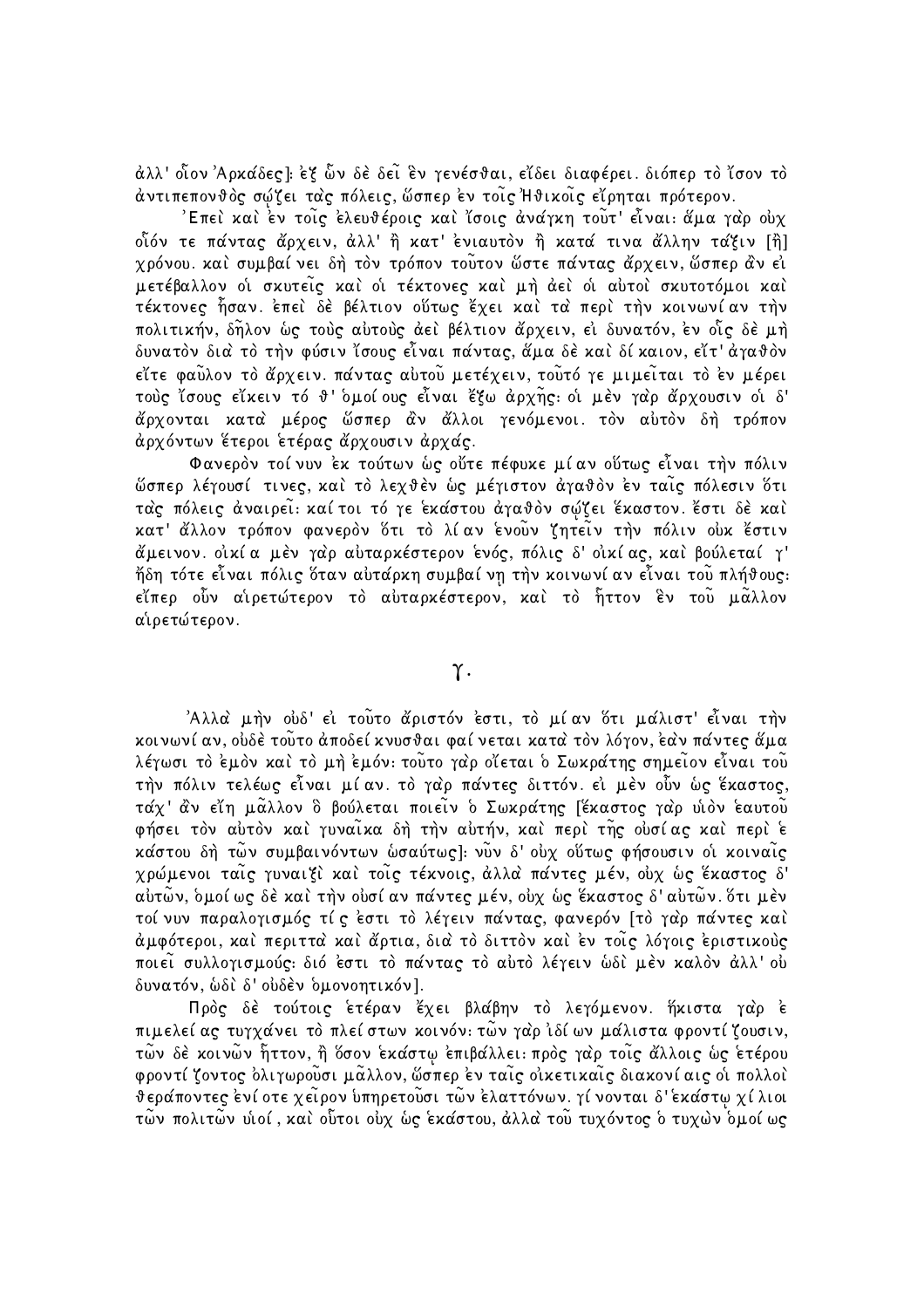έστὶν υἱός: ὥστε πάντες δμοίως ὀλιγωρήσουσιν. ἔτι οὕτως ἕκαστος "ἐμὸς" λέγει τον εὖ πράττοντα τὦν πολιτὦν ἢ κακὦς, δπόστος τυγχάνει τον άριθμον ὤν, οἶον έμὸς ἢ τοῦ δεῖνος, τοῦτον τὸν τρόπον λέγων καθ' ἕκαστον τῶν χιλί ων, ἢ ὅσων ἡ πόλις 'εστί, καὶ τοῦτο διστάζων: ἄδηλον γαρ ὧ συνέβη γενέσθαι τέκνον καὶ σωθηναι γενόμενον. καί τοι πότερον ούτω κρείττον το εμον λέγειν έκαστον, το αύτὸ [μεν] προσαγορεύοντας δισχιλί ων καὶ μυρί ων, ἢ μαλλον ώς νύν εν ταίς πόλεσι τὸ ἐμὸν λέγουσιν; ὁ μὲν γαρ υίον αυτοῦ ὁ δὲ ἀδελφον αυτοῦ προσαγορεύει τον αύτόν, ο δ' άνεψιόν, ή κατ' άλλην τινα συγγένειαν [ή] προς αίματος ή κατ' οικειότητα και κηδείαν αυτού πρώτον ή τών αυτού, προς δε τούτοις έτερος φράτορα φυλέτην, κρείττον γαρ ζδιον ανεψιον είναι ή τον τρόπον τούτον υίόν. ού μήν άλλ' ούδέ διαφυγείν δυνατόν το μή τινας υπολαμβάνειν εαυτών άδελφούς τε και παιδας και πατέρας και μητέρας: κατα γαρ τας δμοιότητας αι γίνονται τοις τέκνοις πρός τούς γεννήσαντας άναγκαιον λαμβάνειν περί άλλήλων τας πίστεις.

Όπερ φασὶ καὶ συμβαίνειν τινὲς τῶν τας τῆς γῆς περιόδους πραγματευομένων: εἶναι γάρ τισι των άνω Λιβύων κοινας τας γυναικας, τα μέντοι γινόμενα τέχνα διαιρείσθαι κατα τας δμοιότητας. είσι δέ τινες και γυναϊκες και τῶν ἄλλων ζώων, οἷον ἵπποι και βόες, αι σφόδρα πεφύκασιν ὅμοια άποδιδόναι τα τέκνα τοις γονεύσιν, ὥσπερ ή 'εν Φαρσάλω κληθείσα Δικαία  $<sup>γ</sup>ππος.$ </sup>

## δ.

"Έτι δὲ καὶ τας τοιαύτας δυσχερείας οὐ ῥαδιον εὐλαβηθῆναι τοἶς ταύτην κατασκευάζουσι την κοινωνίαν, οίον αικίας και φόνους άκουσίους τους δε ε κουσί ους, και μάχας και λοιδορίας: ὧν ουδεν δσιόν 'εστι γί νεσθαι προς πατέρας καί μητέρας καί τούς μή πόρρω της συγγενείας όντας, ώσπερ πρός τούς άπωθεν: α καὶ πλεῖον συμβαίνειν ἀναγκαῖον ἀγνοούντων ἢ γνωριζόντων, καὶ γενομένων τῶν μεν γνωριζομένων ενδέχεται τας νομιζομένας γίνεσθαι λύσεις, τών δέ μή, ούδεμίαν. άτοπον δέ και το κοινούς ποιήσαντα τούς υίους το συνείναι μόνον άφελείν τῶν 'ερώντων, τὸ δ' 'ερᾶν μή κωλῦσαι, μηδέ τας γρήσεις τας άλλας ας πατρι προς υίον είναι πάντων εστιν απρεπέστατον και άδελφῷ πρὸς ἀδελφόν, ἐπεὶ καὶ τὸ ἐρᾶν μόνον. ἄτοπον δὲ καὶ τὸ τὴν συνουσί αν άφελεΐν δι' άλλην μέν αιτίαν μηδεμίαν, ώς λίαν δε ισχυράς της ηδονης γινομένης, ότι δ' ο μέν πατήρ ή υίός, οι δ' άδελφοι άλλήλων, μηδέν οίεσθαι διαφέρειν. έοικε δε μαλλον τοις γεωργοις είναι χρήσιμον το κοινας είναι τας γυναίκας και τους παίδας ή τοις φύλαξιν: ήττον γαρ έσται φιλί α κοινων όντων τῶν τέκνων και τῶν γυναικῶν, δει δε τοιούτους εἶναι τους άρχομένους προς το πειθαρχείν και μή νεωτερί ζειν. δλως δε συμβαί νειν άνάγκη τούναντί ον δια τον τοιούτον νόμον ὧν προσήκει τούς 'ορθώς κειμένους νόμους αιτίους γίνεσθαι, καὶ δι' ἣν αἰτίαν ὁ Σωκράτης οὕτως οἴεται δεἶν τάττειν τα περὶ τα τέκνα καὶ τας γυναϊκας.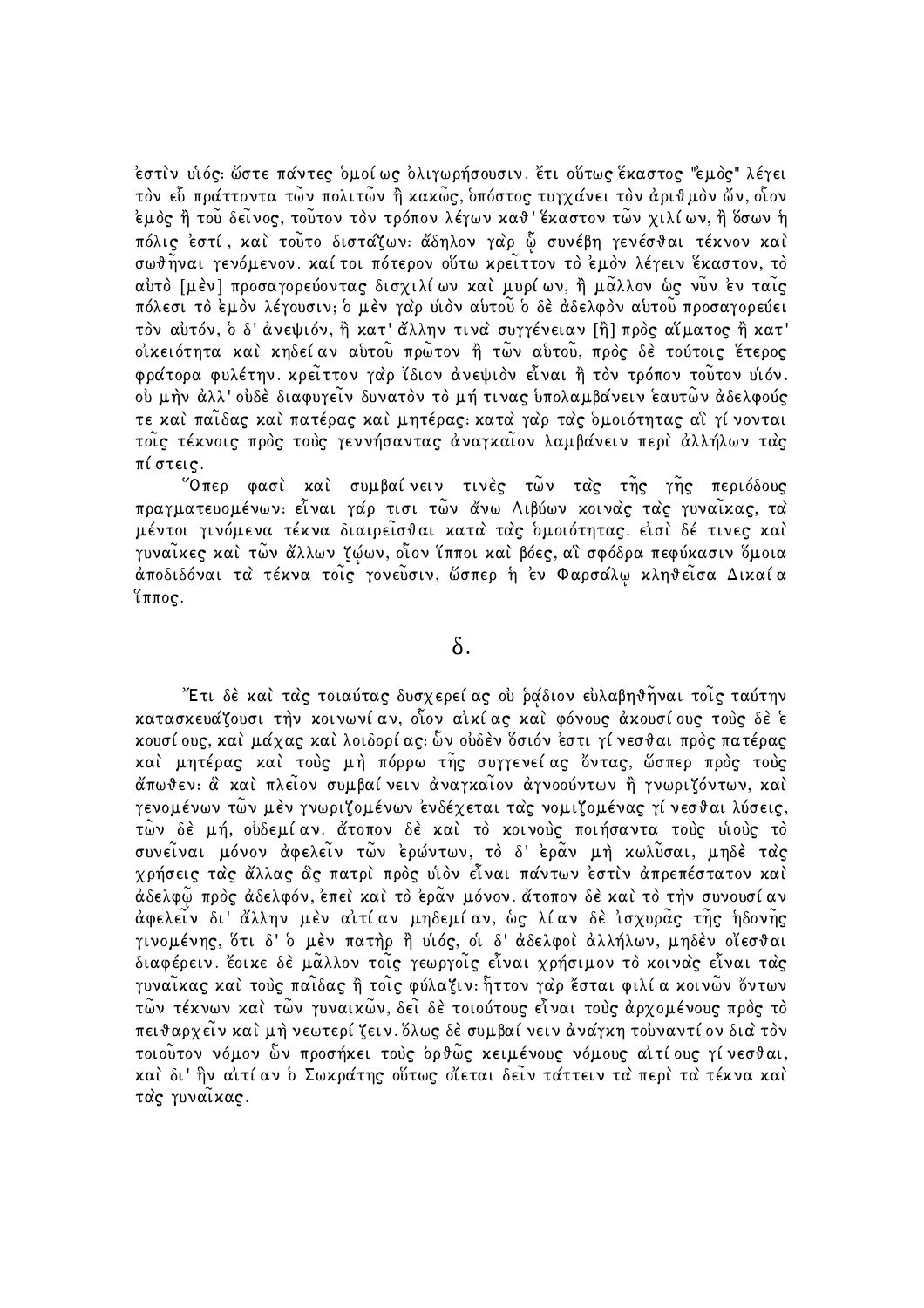Φιλίαν τε γαρ σιόμεθα μέγιστον είναι των άγαθων ταις πόλεσιν [ούτως γαρ αν ήκιστα στασιάζοιεν], καὶ τὸ μίαν εἶναι τὴν πόλιν ἐπαινεῖ μάλισθ' ὁ Σωκράτης, δ καὶ δοκεἶ κἀκεἶνος εἶναί φησι τῆς φιλίας ἔργον, καθάπερ ἐν τοἶς ἐρωτικοῖς λόγοις ἴσμεν λέγοντα τὸν Ἀριστοφανην ὡς τῶν ἐρώντων δια τὸ σφόδρα φιλείν επιθυμούντων συμφύναι και γενέσθαι εκ δύο όντων αμφοτέρους ένα: ένταῦθα μέν οὖν ἀνάγκη ἀμφοτέρους 'εφθάρθαι ἢ τὸν ἕνα, 'εν δε τῇ πόλει τήν φιλίαν άναγκαίον ύδαρη γίνεσθαι δια την κοινωνίαν την τοιαύτην, και ήκιστα λέγειν τον εμον ή υίον πατέρα ή πατέρα υίον. ώσπερ γαρ μικρον γλυκυ είς πολύ ύδωρ μειχθέν άναίσθητον ποιεί την κρασιν, ούτω συμβαίνει καί την .<br>οικειότητα την προς άλλήλους την άπο των ονομάτων τούτων, διαφροντίζειν πατρός, ή ώς άδελφούς άλλήλων. δύο γάρ έστιν α μάλιστα ποιεί κήδεσθαι τούς άνθρώπους και φιλείν, τό τε Ίδιον και το άγαπητόν: ὧν ουδέτερον οΐόν τε υπάρχειν τοις ούτω πολιτευομένοις.

΄Αλλα` μὴν καὶ περὶ τοῦ μεταφέρειν τα` γινόμενα τέκνα, τα` μὲν ἐκ τῶν γεωργών και τεχνιτών εις τους φύλακας, τα δ' εκ τούτων εις εκεί νους, πολλην έχει ταραχήν τίνα ἔσται τρόπον: καὶ γινώσκειν ἀναγκαῖον τοὺς διδόντας καὶ μεταφέροντας τίσι τίνας διδόασιν. έτι δέ και τα πάλαι λεχθέντα μαλλον επι τούτων αναγκαίον συμβαίνειν, οίον αικίας έρωτας φόνους: ου γαρ έτι προσαγορεύσουσιν άδελφούς και τέκνα και πατέρας και μητέρας τούς φύλακας οί τε είς τούς άλλους πολίτας δοθέντες και πάλιν οι παρα τοις φύλαξι τούς άλλους πολίτας, ώστ' εύλαβεῖσθαι τῶν τοιούτων τι πράττειν δια την συγγένειαν. περί μέν ούν της περί τα τέκνα καί τας γυναικας κοινωνίας διωρίσθω τον τρόπον τούτον.

 $\epsilon$ .

Έχόμενον δὲ τούτων ἐστὶν ἐπισκέψασθαι περὶ τῆς κτήσεως, τί να τρόπον δει κατασκευάζεσθαι τοις μέλλουσι πολιτεύεσθαι την αρίστην πολιτείαν, πότερον κοινήν ή μή κοινήν είναι τήν κτήσιν. τούτο δ' άν τις και χωρις σκέψαιτο άπό τῶν περὶ τα τέκνα καὶ τας γυναῖκας νενομοθετημένων, λέγω δε τα περι την κτησιν πότερον [καν ἦ ἐκεἶνα χωρίς, καθ ὃν νῦν τρόπον ἔχει πᾶσι] τάς γε κτήσεις κοινας είναι βέλτιον, ή τας χρήσεις, οίον τα μεν γήπεδα χωρίς, τούς δέ καρπούς είς τό κοινόν φέροντας άναλίσκειν [ύπερ ένια ποιεί των ε θνών], ή τούναντίον την μέν γην κοινην είναι και γεωργείν κοινη, τους δέ καρπούς διαιρείσθαι πρός τας ιδίας χρήσεις [λέγονται δέ τινες και τούτον τον τρόπον κοινωνείν τῶν βαρβάρων], ἢ καὶ τα γήπεδα καὶ τούς καρπούς κοινούς.

Έτέρων μεν οὖν ὄντων τῶν γεωργούντων ἄλλος ἂν εἴη τρόπος καὶ ῥάων, αυτών δ' αυτοίς διαπονούντων τα περί τας κτήσεις πλείους άν παρέχοι δυσκολίας. και γαρ έν ταις απολαύσεσι και έν τοις έργοις μη γινομένων ίσων άλλ' άνίσων άναγκαίον 'εγκλήματα γίνεσθαι πρός τούς άπολαύοντας μέν ή λαμβάνοντας πολλά, ολίγα δέ πονούντας, τοις ελάττω μέν λαμβάνουσι, πλείω δέ πονοῦσιν. ὅλως δὲ τὸ συζῆν καὶ κοινωνεῖν τῶν ἀνθρωπικῶν πάντων χαλεπόν,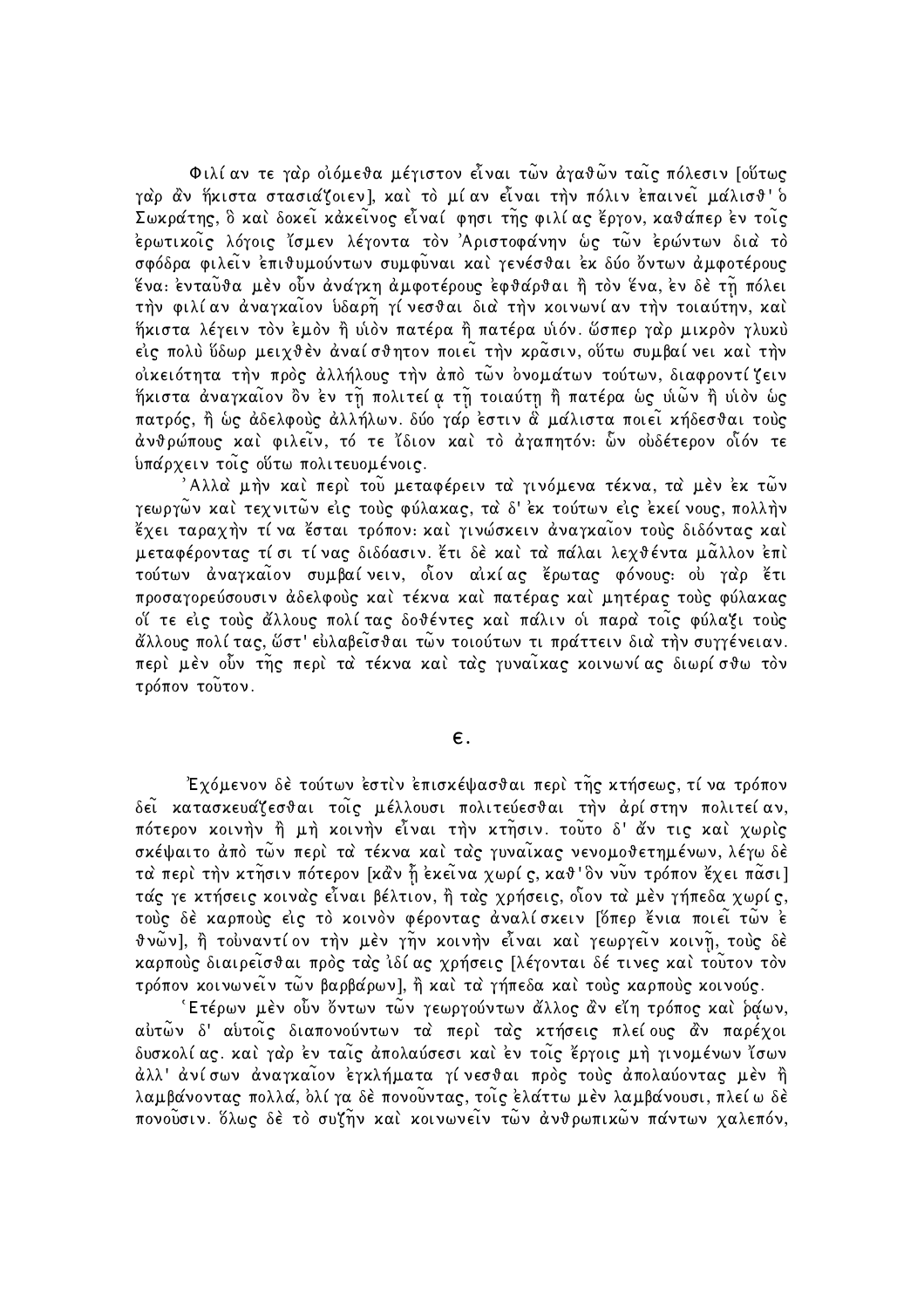καὶ μάλιστα τῶν τοιούτων. δηλοῦσι δ' αί τῶν συναποδήμων κοινωνίαι: σχεδὸν γαρ οι πλείστοι διαφέρονται, εκ τῶν εν ποσι και εκ μικρῶν προσκρούοντες άλλήλοις. έτι δέ τῶν θεραπόντων τούτοις μάλιστα προσκρούομεν οἷς πλείστα προσγρώμεθα πρός τας διακονίας τας εγκυκλίους.

Τό μέν ούν κοινας είναι τας κτήσεις ταύτας τε και άλλας τοιαύτας έχει δυσχερεί ας: δν δέ νὖν τρόπον έχει, επικοσμηθεν έθεσι και τάξει νόμων ορθὦν, ού μικρόν άν διενέγκαι. έξει γαρ το εξ άμφοτέρων άγαθόν: λέγω δε το εξ άμφοτέρων τὸ ἐκ τοῦ κοινας εἶναι τας κτήσεις καὶ τὸ ἐκ τοῦ ἰδίας. δεἶ γαρ πως μέν είναι κοινάς, δλως δ' ιδίας αι μέν γαρ επιμέλειαι διηρημέναι τα ε γκλήματα πρός άλλήλους ου ποιήσουσιν, μάλλον δ' επιδώσουσιν ως πρός Ίδιον ε κάστου προσεδρεύοντος: δι' άρετην δ' έσται πρός το γρησθαι, κατα την παροιμίαν, "κοινα' τα' φίλων". έστι δέ και νύν τον τρόπον τούτον εν ενίαις πόλεσιν ούτως υπογεγραμμένον, ώς ούκ ὂν άδύνατον, και μάλιστα έν ταις καλώς οικουμέναις τα μέν έστι τα δε γένοιτ' άν: ιδί αν γαρ έκαστος την κτησιν ἔχων τὰ μὲν χρήσιμα ποιεἶ τοἶς φίλοις, τοἶς δὲ χρῆται κοινοἶς, οἶον καὶ ἐν Λακεδαί μονι τοις τε δούλοις χρωνται τοις άλλήλων ως ειπειν ιδί οις, έτι δ' Ίπποις και κυσίν, κάν δεηθώσιν εφοδίων, [εν] τοις άγροις κατα την χώραν. φανερόν τοί νυν ότι βέλτιον είναι μέν ιδί ας τας κτήσεις, τη δέ χρήσει ποιείν κοινάς: Όπως δέ γίνωνται τοιούτοι, του νομοθέτου τουτ' έργον Ίδιόν 'εστιν.

"Έτι δὲ καὶ πρὸς ἡδονὴν ἀμύθητον ὅσον διαφέρει τὸ νομί ζειν ἴδιόν τι. μὴ γαρ ού μάτην την πρός αύτον αύτος έχει φιλίαν έκαστος, άλλ' έστι τούτο φυσικόν. τὸ δὲ φίλαυτον εἶναι ψέγεται δικαί ως: οὐκ ἔστι δὲ τοῦτο τὸ φιλεἶν ἑ αυτόν, άλλα το μαλλον ή δει φιλείν, καθάπερ και το φιλοχρήματον, επει φιλοῦσί γε πάντες ὡς εἰπεἶν ἕκαστον τὦν τοιούτων. ἀλλα μὴν καὶ τὸ γαρίσασθαι καὶ βοηθῆσαι φίλοις ἢ ξένοις ἢ έταίροις ἥδιστον: ὃ γίνεται τῆς κτήσεως ιδίας ούσης, ταύτά τε δη ου συμβαί νει τοις λίαν έν ποιούσι την πόλιν, καὶ πρὸς τούτοις ἀναιροῦσιν ἔργα δυοἶν ἀρεταἶν φανερῶς, σωφροσύνης μέν τὸ περι τας γυναϊκας [έργον γαρ καλον αλλοτρίας ούσης απέχεσθαι δια σωφροσύνην], ελευθεριότητος δε το περί τας κτήσεις: ούτε γαρ έσται φανερός ε λευθέριος ὤν, οὔτε πραξει πρᾶξιν ἐλευθέριον οὐδεμίαν: ἐν τῇ γαρ χρήσει τῶν κτημάτων το της ελευθεριότητος έργον εστίν.

Εύπρόσωπος μέν ούν ή τοιαύτη νομοθεσία και φιλάνθρωπος άν είναι δόξειεν: ο γαρ ακροώμενος άσμενος αποδέχεται, νομί ζων έσεσθαι φιλίαν τινα θαυμαστήν πάσι πρός άπαντας, άλλως τε και όταν κατηγορή τις τών νύν ύπαρχόντων έν ταις πολιτείαις κακών ώς γινομένων δια το μη κοινην είναι τήν ούσίαν, λέγω δέ δίκας τε πρός άλλήλους περί συμβολαίων καί ψευδομαρτυριών κρίσεις και πλουσίων κολακείας: ὧν ουδεν γίνεται δια την άκοινωνησίαν άλλα δια την μοχθηρίαν, επεί και τούς κοινα κεκτημένους και κοινωνούντας πολλώ διαφερομένους μάλλον δρώμεν ή τούς χωρίς τας ούσίας ἔχοντας: ἀλλα θεωροῦμεν ὀλί γους τοὺς ἐκ τῶν κοινωνιῶν διαφερομένους, πρὸς πολλούς συμβάλλοντες τούς κεκτημένους ιδία τας κτήσεις.

"Έτι δε δί καιον μή μόνον λέγειν δσων στερήσονται κακῶν κοινωνήσαντες, άλλα καὶ ὅσων ἀγαθῶν: φαί νεται δ' εἶναι πάμπαν ἀδύνατος ὁ βί ος. αἴτιον δὲ τῶ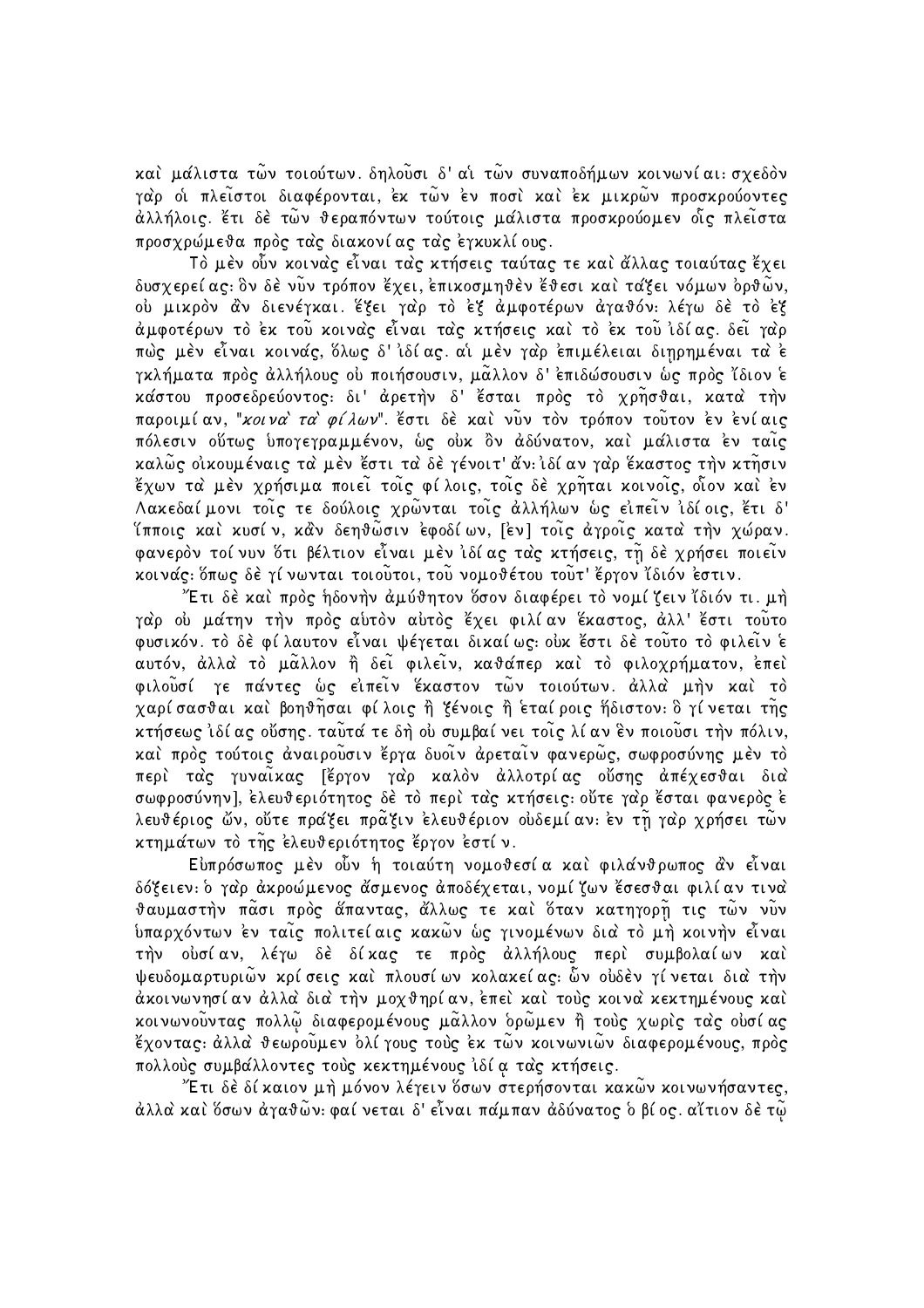Σωκράτει της παρακρούσεως χρη νομίζειν την υπόθεσιν ούκ ούσαν όρθήν. δεί μέν γαρ είναί πως μίαν και την οικίαν και την πόλιν, άλλ' ου πάντως. έστι μέν γαρ ώς ούκ έσται προιούσα πόλις, έστι δ' ώς έσται μέν, έγγυς δ' ούσα του μή πόλις εἶναι χείρων πόλις, ὥσπερ κἂν εἴ τις τὴν συμφωνίαν ποιήσειεν δμοφωνίαν ἢ τὸν ῥυθμὸν βάσιν μίαν. ἀλλα δεῖ πλῆθος ὄν, ὥσπερ εἴρηται πρότερον, δια την παιδεί αν κοινην και μίαν ποιείν: και τόν γε μέλλοντα παιδεί αν εισάγειν και νομί ζοντα δια ταύτης έσεσθαι την πόλιν σπουδαί αν άτοπον τοις τοιούτοις οἴεσθαι διορθοῦν, ἀλλα μὴ τοις ἔθεσι καὶ τῇ φιλοσοφία καί τοις νόμοις, ώσπερ τα περί τας κτήσεις εν Λακεδαί μονι και Κρήτη τοις συσσιτί οις ο νομοθέτης εκοί νωσε.

Δεί δε μηδε τούτο αυτό άγνοείν, ότι χρή προσέχειν τώ πολλώ χρόνω και τοις πολλοις έτεσιν, εν οίς ούκ άν έλαθεν, ει ταυτα καλως είχεν: πάντα γαρ σχεδόν εύρηται μέν, άλλα τα μέν ου συνηκται, τοις δ' ου χρωνται γινώσκοντες. μάλιστα δ' άν γένοιτο φανερόν εί τις τοις έργοις ίδοι την τοιαύτην πολιτεί αν κατασκευαζομένην: ού γαρ δυνήσεται μή μερίζων αύτα και χωρίζων ποιησαι τήν πόλιν, τα μέν είς συσσίτια τα δέ είς φατρίας και φυλάς. ὥστε ουδέν άλλο συμβήσεται νενομοθετημένον πλήν μή γεωργείν τούς φύλακας: ὅπερ καὶ νὖν Λακεδαιμόνιοι ποιείν επιχειρούσιν.

Ού μήν άλλ' ούδέ ο τρόπος της όλης πολιτείας τίς έσται τοις κοινωνούσιν, ούτ' είρηκεν ο Σωκράτης ούτε ράδιον ειπείν. καί τοι σχεδον τό γε πλῆθος τῆς πόλεως τὸ τῶν ἄλλων πολιτῶν γίνεται πλῆθος, περὶ ὧν οὐδὲν διώρισται, πότερον και τοις γεωργοις κοινας είναι δει τας κτήσεις ή καθ' έκαστον ιδίας, έτι δέ και γυναικας και παιδας ιδί ους ή κοινούς, ει μεν γαρ τον αύτον τρόπον κοινα πάντα πάντων, τί διοί σουσιν ούτοι εκεί νων τῶν φυλάκων; ἢ τί πλείον τοις υπομένουσι την άρχην αυτών, ή τί μαθόντες υπομενούσι την άρχήν, εαν μή τι σοφίζωνται τοιούτον οΐον Κρητες; εκείνοι γαρ τἆλλα ταυτα τοις δούλοις έφέντες μόνον άπειρήκασι τα γυμνάσια και την των δπλων κτήσιν. ει δέ, καθάπερ έν ταις άλλαις πόλεσι, και παρ' εκεί νοις έσται τα τοιαύτα, τίς ο τρόπος έσται της κοινωνίας; εν μια γαρ πόλει δύο πόλεις άναγκαΐον εἶναι, καὶ ταύτας ὑπεναντί ας ἀλλήλαις.

Ποιεί γαρ τους μέν φύλακας οίον φρουρούς, τους δέ γεωργους και τους τεχνί τας και τους άλλους πολί τας: εγκλήματα δε και δί και, και δσα άλλα ταις πόλεσιν υπάρχειν φησι κακά, πάνθ' υπάρξει και τούτοις. καίτοι λέγει δ Σωκράτης ώς ού πολλών δεήσονται νομίμων δια την παιδείαν, οΐον άστυνομικῶν καὶ ἀγορανομικῶν καὶ τῶν ἄλλων τῶν τοιούτων, ἀποδιδούς μόνον τήν παιδεί αν τοις φύλαξιν. έτι δε κυρί ους ποιει των κτημάτων τους γεωργους [τούς] άποφοραν φέροντας: άλλα πολύ μαλλον είκος είναι χαλεπούς και φρονημάτων πλήρεις, ή τας παρ' ένίοις είλωτείας τε και πενεστείας και δουλεί ας. άλλα γαρ είτ' άναγκαια ταυθ' δμοί ως είτε μή, νυν γε ουδεν διώρισται. καὶ περὶ τῶν ἐχομένων τίς ἡ τούτων τε πολιτεί α καὶ παιδεί α καὶ νόμοι τίνες. έστι δ' ούθ' ευρείν ράδιον, ούτε το διαφέρον μικρον το ποιούς τινας είναι τούτους πρός το σώζεσθαι την των φυλάκων κοινωνίαν. άλλα μην εί γε τας μέν γυναίκας ποιήσει κοινας τας δέ κτήσεις ιδίας, τίς οικονομήσει ώσπερ τα έ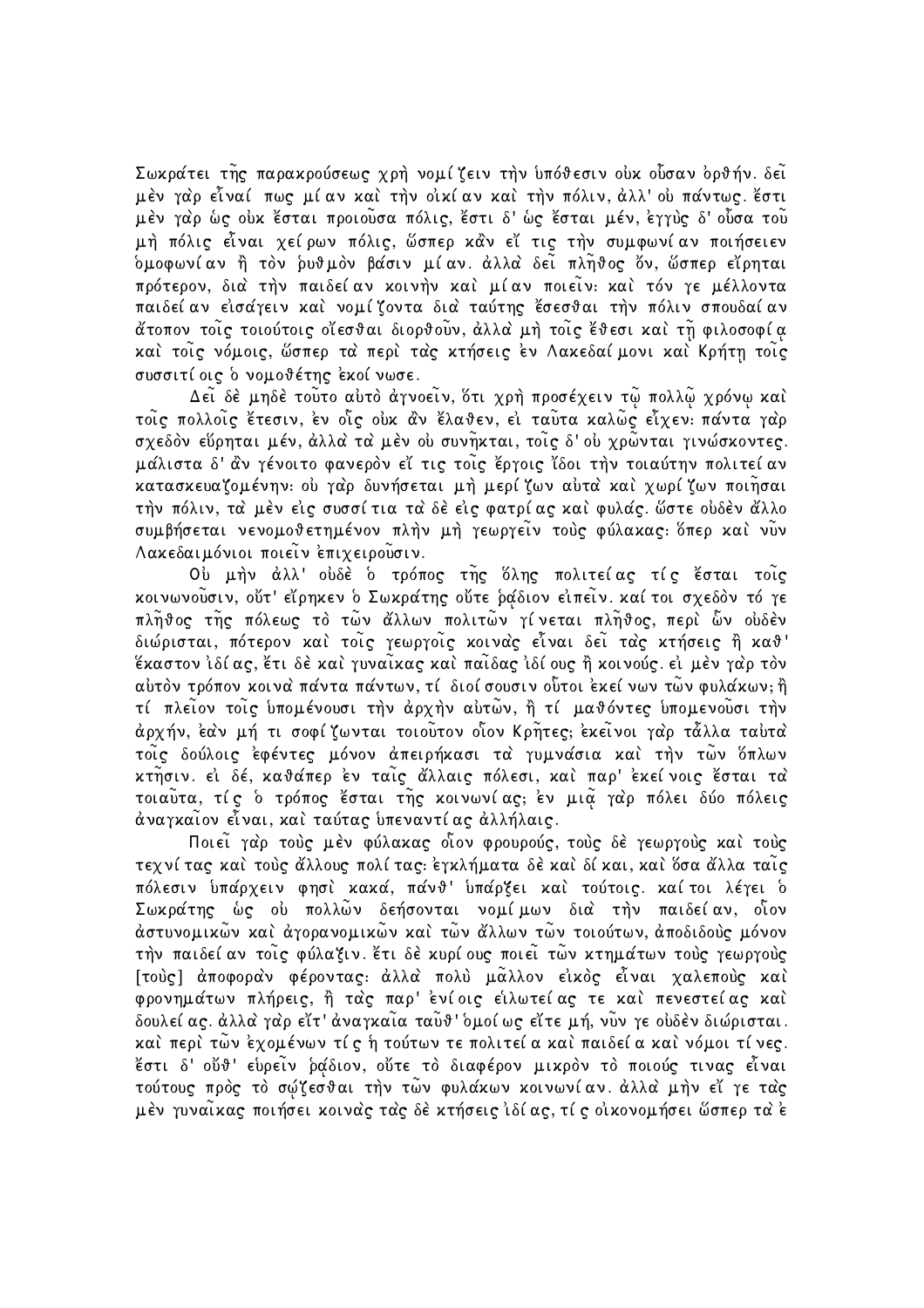πὶ τῶν ἀγρῶν οἱ ἄνδρες αὐτῶν - κἂν εἰ κοιναὶ αἱ κτήσεις καὶ αἱ τῶν γεωργῶν γυναίκες; άτοπον δέ και το έκ των θηρί ων ποιείσθαι την παραβολήν, ότι δεί τα αύτα επιτηδεύειν τας γυναίκας τοις ανδρασιν, οίς οικονομίας ούδεν μέτεστιν.

'Επισφαλές δέ καὶ τούς ἄρχοντας ώς καθίστησιν ὁ Σωκράτης. ἀεὶ γαρ ποιεί τούς αύτούς άρχοντας: τούτο δέ στάσεως αίτιον γίνεται και παρα τοις μηδέν άξίωμα κεκτημένοις, ή που δήθεν παρά γε θυμοειδέσι και πολεμικοις άνδράσιν. δτι δ' άναγκαίον αύτώ ποιείν τούς αύτούς άρχοντας, φανερόν: ού γαρ δτὲ μὲν ἄλλοις δτὲ δὲ ἄλλοις μέμεικται ταις ψυχαις δ παρα τοῦ θεοῦ χρυσός, άλλ' άεὶ τοἶς αὐτοἶς. φησὶ δε τοἶς μεν εὐθὺς γινομένοις μεἶξαι χρυσόν, τοἶς δ' άργυρον, χαλκόν δέ καὶ σίδηρον τοις τεχνίταις μέλλουσιν έσεσθαι καὶ γεωργοίς. έτι δέ και την ευδαιμονίαν άφαιρούμενος των φυλάκων, όλην φησι δείν ευδαί μονα ποιείν την πόλιν τον νομοθέτην. αδύνατον δε ευδαιμονείν δλην, μη πάντων ἢ μη τῶν πλεί στων μερῶν ἢ τινῶν 'εχόντων την εὐδαιμονί αν. οὐ γαρ τῶν αὐτῶν τὸ εὐδαιμονεῖν ὧνπερ τὸ ἄρτιον: τοῦτο μὲν γαρ ἐνδέχεται τῷ δλω υπάρχειν, τῶν δὲ μερῶν μηδετέρω, τὸ δὲ εὐδαιμονεῖν ἀδύνατον. ἀλλα μὴν ει οι φύλακες μη ευδαίμονες, τίνες έτεροι, ου γαρ δη οί γε τεχνίται και το πλη̃θος τὸ τῶν βαναύσων. ἡ μèν οὖν πολιτεία περὶ ἡς ὁ Σωκράτης εἴρηκεν ταύτας τε τας άπορί ας έχει και τούτων ουκ ελάττους ετέρας.

 $\mathfrak{C}.$ 

Σχεδόν δέ παραπλησίως και τα περι τους Νόμους έχει τους ύστερον γραφέντας, διὸ καὶ περὶ της ενταυνα πολιτεί ας επισκέψασναι μικρα βέλτιον. καί γαρ έν τη Πολιτεία περί ολίγων πάμπαν διώρικεν ο Σωκράτης, περί τε γυναικών και τέκνων κοινωνίας, πώς έχειν δεί, και περι κτήσεως, και της πολιτεί ας την ταζιν [διαιρείται γαρ εις δύο μέρη το πληθος των οικούντων, το μέν είς τούς γεωργούς, το δε είς το προπολεμούν μέρος: τρί τον δ' έκ τούτων το βουλευόμενον και κύριον της πόλεως], περι δε των γεωργών και των τεχνιτων, πότερον ούδεμιας μεθέζουσιν ή τινος άρχης, και πότερον δπλα δει κεκτησθαι καί τούτους καί συμπολεμείν ή μή, περί τούτων ούδέν διώρικεν ο Σωκράτης, άλλα τας μέν γυναϊκας σίεται δεϊν συμπολεμεϊν και παιδείας μετέχειν της αύτης τοις φύλαξιν, τα δ' άλλα τοις έξωθεν πεπλήρωκε τον λόγον και περι της παιδεί ας, ποί αν τινα δεί γίνεσθαι τῶν φυλάκων. τῶν δὲ Νόμων τὸ μὲν πλεἶστον μέρος νόμοι τυγχάνουσιν όντες, ολίγα δε περί της πολιτείας είρηκεν, καί ταύτην βουλόμενος κοινοτέραν ποιείν ταις πόλεσι κατα μικρον περιάγει πάλιν πρός την ετέραν πολιτεί αν.

<sup>γ</sup>Έζω γαρ τῆς τῶν γυναικῶν κοινωνίας καὶ τῆς κτήσεως, τὰ ἄλλα ταὐτὰ άποδί δωσιν άμφοτέραις ταις πολιτεί αις: και γαρ παιδεί αν την αυτήν, και το τῶν ἔργων τῶν ἀναγκαί ων ἀπεχομένους ζῆν, καὶ περὶ συσσιτί ων ὡσαύτως: πλὴν έν ταύτη φησὶ δεἶν εἶναι συσσί τια καὶ γυναικῶν, καὶ τὴν μὲν χιλί ων τῶν ὅπλα κεκτημένων, ταύτην δέ πεντακισχιλί ων. τὸ μὲν οὖν περιττὸν ἔχουσι πάντες οἱ τού Σωκράτους λόγοι και το κομψον και το καινοτόμον και το ζητητικόν, καλώς δὲ πάντα ἴσως χαλεπόν, ἐπεὶ καὶ τὸ νῦν εἰρημένον πλῆθος δεἶ μὴ λανθάνειν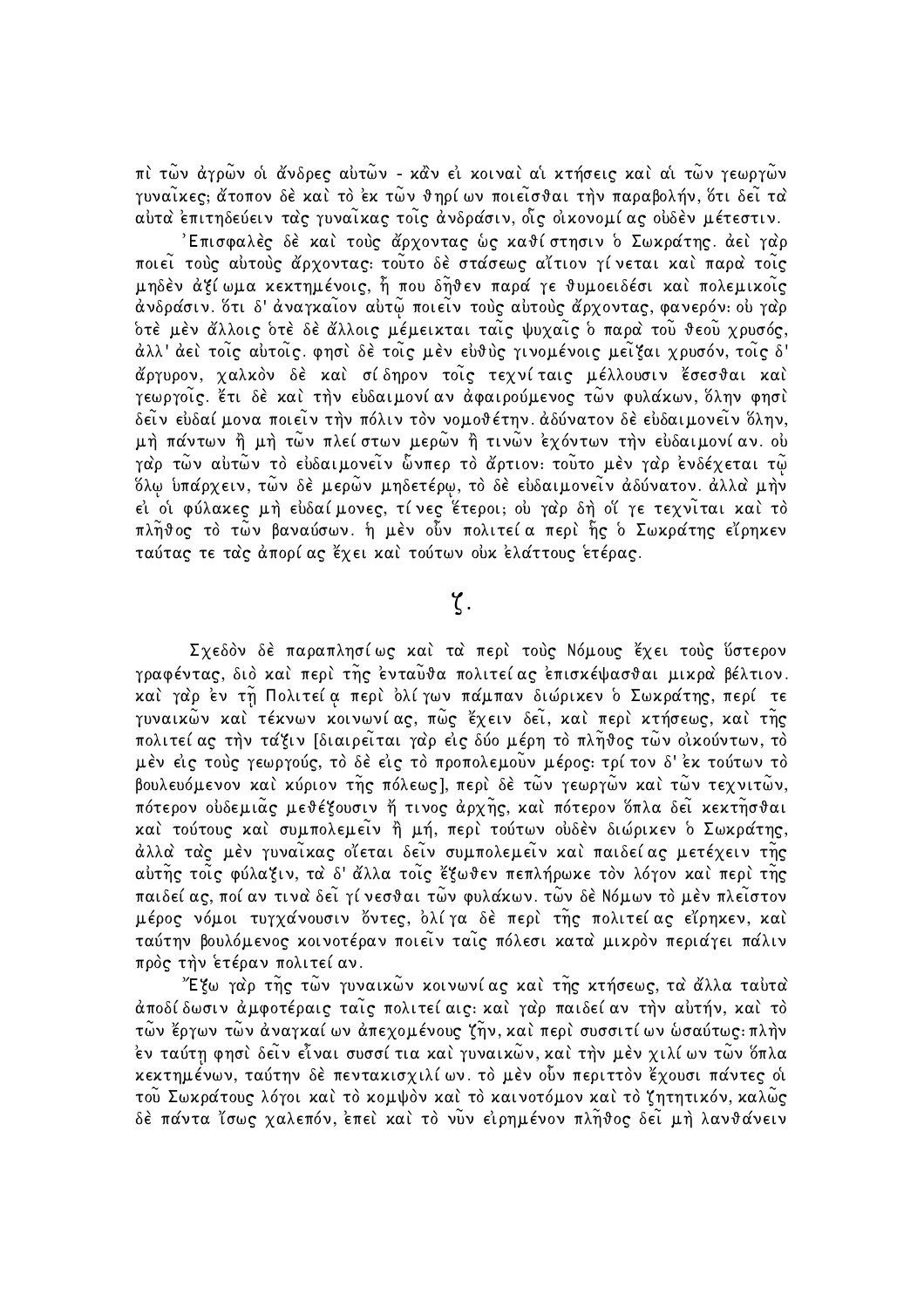δτι χώρας δεήσει τοις τοσούτοις Βαβυλωνίας ή τινος άλλης άπεραντου το πληθος, έξ ης άργοι πεντακισχίλιοι θρέψονται, και περι τούτους γυναικών και θεραπόντων έτερος ὄχλος πολλαπλάσιος. δεί μέν οὖν υποτίθεσθαι κατ' ευχήν, μηδέν μέντοι άδύνατον.

Λέγεται δ' ώς δεί τον νομοθέτην προς δύο βλέποντα τιθέναι τους νόμους, πρός τε την χώραν και τους ανθρώπους. έτι δε καλώς έχει προσθείναι και πρός τούς γειτνιώντας τόπους, πρώτον μέν εί δεί την πόλιν ζην βίον πολιτικόν, μή μονωτικόν [ού γαρ μόνον άναγκαιόν έστιν αύτήν τοιούτοις χρησθαι πρός τόν πόλεμον δπλοις δ γρήσιμα κατα την οίκεί αν γώραν 'εστίν, άλλα και πρός τούς έξω τόπους]: ει δέ τις μή τοιούτον αποδέγεται βίον, μήτε τον ίδιον μήτε τον κοινον της πόλεως, δμως ουδεν ήττον δεί φοβερούς είναι τοις πολεμί οις, μη μόνον ελθούσιν είς την χώραν άλλα και άπελθούσιν. και το πλήθος δε της κτήσεως δραν δεί, μή ποτε βέλτιον ετέρως διορίσαι τῷ σαφῶς μᾶλλον. τοσαύτην γαρ εἶναί φησι δεἶν ὥστε ζῆν σωφρόνως, ὥσπερ ἀν εἴ τις εἶπεν ὥστε ζῆν εὖ. τούτο γάρ έστι καθόλου μάλλον. έτι δ' έστι σωφρόνως μέν ταλαιπώρως δέ ζην, άλλα βελτί ων δρος το σωφρόνως και ελευθερί ως [χωρις γαρ εκατέρω τω μεν το τρυφαν άκολουθήσει, τω δέ το επιπόνως], επεί μόναι γ' είσιν έξεις αίρεται περι την της ουσίας χρησιν αύται, οίον ουσία πράως μέν ή ανδρείως χρησθαι ουκ έστιν, σωφρόνως δέ καὶ ἐλευθερί ως ἔστιν, ὥστε καὶ τας ἕξεις ἀναγκαῖον περὶ αύτην είναι ταύτας.

"Ατοπον δὲ καὶ τὸ τας κτήσεις ἰσαζοντα τὸ περὶ τὸ πλῆθος τῶν πολιτῶν μή κατασκευάζειν, άλλ' άφεἶναι τήν τεκνοποιίαν αόριστον ώς ίκανώς άνομαλισθησομένην είς το αύτο πληθος δια τας άτεκνίας δσωνούν γεννωμένων, ότι δοχει τούτο και νύν συμβαίνειν περι τας πόλεις. δει δε τουτ' ούχ δμοίως άκριβώς έχειν περί τας πόλεις τότε και νύν: νύν μεν γαρ ουδείς άπορει, δια το μερί ζεσθαι τας ουσίας εις δποσονούν πληθος, τότε δε άδιαιρέτων ούσων άνάγκη τούς παράζυγας μηδέν έχειν, εάν τ' ελάττους ὦσι το πληθος εάν τε πλείους. μάλλον δε δείν υπολάβοι τις άν ωρίσθαι της ουσίας την τεκνοποιίαν, ώστε άριθμού τινός μή πλείονα γεννάν, τούτο δέ τιθέναι τό πλῆθος ἀποβλέποντα πρὸς τας τύχας, ἀν συμβαίνη τελευταν τινας τῶν γεννηθέντων, και προς την των άλλων ατεκνίαν. το δ' αφεισθαι, καθάπερ εν ταις πλεί σταις πόλεσι, πενίας άναγκαιον αίτιον γίνεσθαι τοις πολί ταις, ή δέ πενία στάσιν 'εμποιεῖ καὶ κακουργίαν. Φείδων μεν οὖν δ Κορίνθιος, ὢν νομοθέτης των άρχαιοτάτων, τούς οίκους ίσους ώήθη δείν διαμένειν καί τό πληθος τῶν πολιτῶν, και ει το πρῶτον τους κλήρους ἀνίσους εἶχον πάντες κατα μέγεθος: έν δέ τοις νόμοις τούτοις τούναντίον έστίν. άλλα περί μέν τούτων πώς σιόμεθα βέλτιον άν έχειν, λεκτέον ύστερον.

'Ελλέλειπται δ' έν τοῖς νόμοις τούτοις καὶ τὰ περὶ τοὺς ἄρχοντας πὦς έσονται διαφέροντες τῶν ἀρχομένων. φησὶ γαρ δεῖν, ὥσπερ ἐξ ἑτέρου τὸ στημόνιον 'ερί ου γί νεται της κρόκης, ούτω και τους άρχοντας έχειν δείν προς τούς άρχομένους έπει δε την πάσαν ουσίαν εφίησι γίνεσθαι μεί ζονα μέχρι πενταπλασίας, δια τί τούτ' ούκ άν εἴη ἐπὶ της γης μέχρι τινός; καὶ την των οικοπέδων δέ διαί ρεσιν δει σκοπείν, μή ποτ' ου συμφέρει πρός οικονομί αν: δύο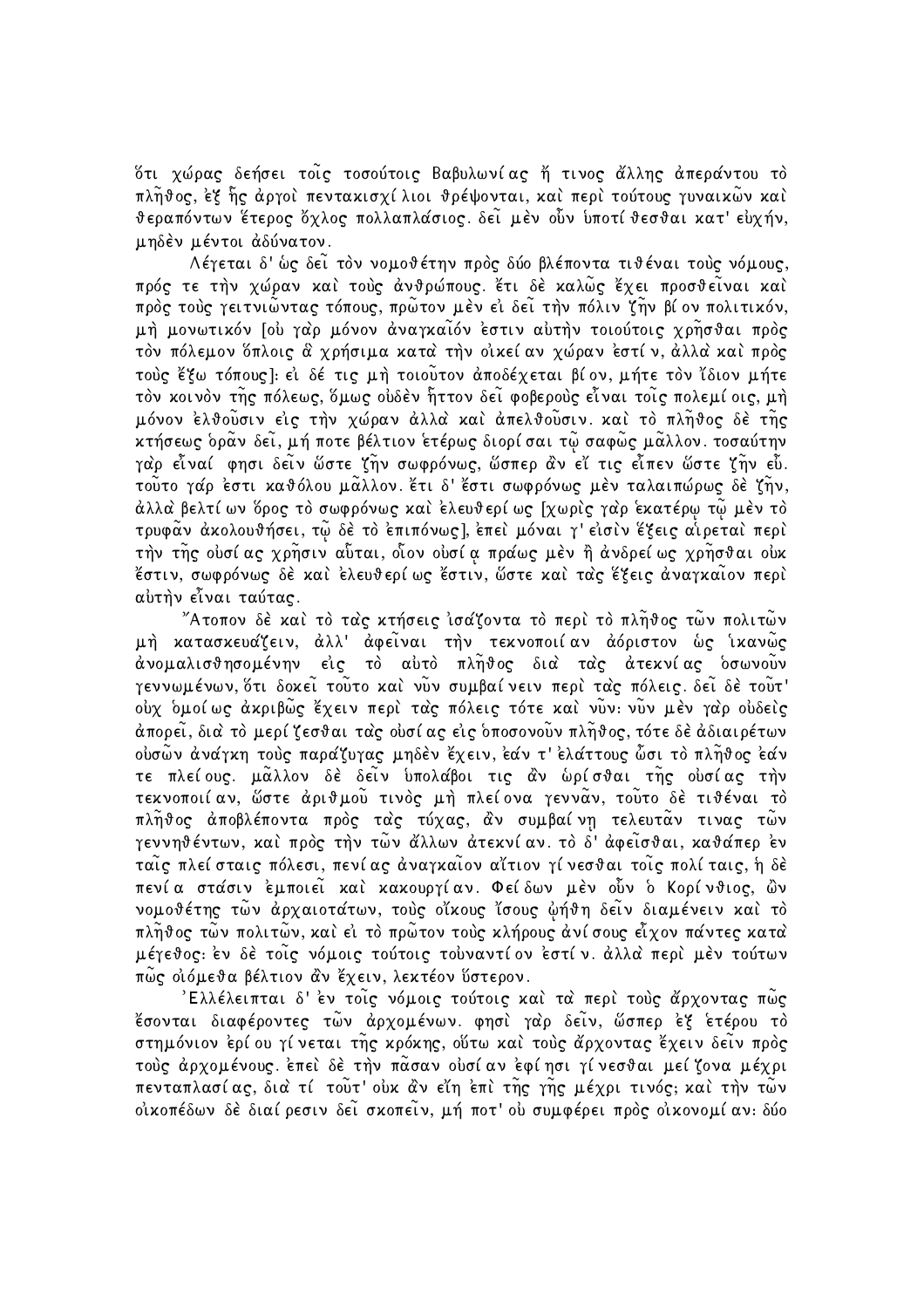γαρ οικόπεδα έκαστω ένειμε διελων χωρίς, χαλεπον δε οικίας δύο οικείν. η δε σύνταξις όλη βούλεται μέν είναι μήτε δημοκρατία μήτε ολιγαρχία, μέση δέ τούτων, ην καλούσι πολιτεί αν: εκ γαρ των οπλιτευόντων εστίν. εί μεν ούν ως κοινοτάτην ταύτην κατασκευάζει ταις πόλεσι των άλλων πολιτειων, καλώς εἴρηκεν ἴσως: εί δ' ως ἀρί στην μετα την πρώτην πολιτεί αν, ου καλως. τάχα γαρ την τῶν Λακώνων ἄν τις 'επαινέσειε μᾶλλον, ἢ κἀν ἄλλην τινα' άριστοκρατικωτέραν.

<sup>γ</sup>Ένιοι μὲν οὖν λέγουσιν ὡς δεἶ τὴν ἀρί στην πολιτείαν ἐξ ἁπασῶν εἶναι τῶν πολιτειῶν μεμειγμένην, διὸ καὶ τὴν τῶν Λακεδαιμονί ων ἐπαινοῦσιν [εἶναι γαρ αύτην οί μέν έζ ολιγαρχίας και μοναρχίας και δημοκρατίας φασίν, λέγοντες την μέν βασιλείαν μοναρχίαν, την δε τών γερόντων άρχην ,<br>όλιγαρχίαν, δημοκρατεῖσθαι δὲ κατὰ τὴν τὧν ἐφόρων ἀρχὴν διὰ τὸ ἐκ τοῦ δήμου είναι τούς εφόρους: οί δε την μεν εφορείαν είναι τυραννίδα, δημοκρατείσθαι δέ κατά τε τα συσσί τια και τον άλλον βί ον τον καθ' ημέραν]: ε ν δέ τοις νόμοις είρηται τούτοις ώς δέον συγκεισθαι την αρί στην πολιτεί αν έκ δημοκρατίας και τυραννίδος, άς ή το παράπαν ούκ άν τις θείη πολιτείας ή γειρί στας πασὧν. βέλτιον οὖν λέγουσιν οἱ πλεί ους μιγνύντες: ἡ γαρ 'εκ πλειόνων συγκειμένη πολιτεία βελτίων.

"Έπειτ' οὐδ' ἔχουσα φαίνεται μοναρχικὸν οὐδέν, ἀλλ' ὀλιγαρχικα καὶ δημοκρατικά: μάλλον δ' εγκλί νειν βούλεται πρός την ολιγαρχίαν. δηλον δε εκ της τών άρχόντων καταστάσεως: το μέν γαρ εξ αίρετων κληρωτούς κοινον άμφοιν, το δέ τοις μέν ευπορωτέροις επάναγκες εκκλησιάζειν είναι και φέρειν άρχοντας ή τι ποιείν άλλο των πολιτικων, τούς δ' αφείσθαι, τούτο δ' ολιγαρχικόν, καὶ τὸ πειρἆσθαι πλεί ους ἐκ τῶν εὐπόρων εἶναι τοὺς ἄρχοντας, καὶ τας μεγί στας ἐκ τὦν μεγί στων τιμημάτων. ὀλιγαρχικήν δὲ ποιεἶ καὶ τὴν της βουλης αίρεσιν. αίρούνται μέν γαρ πάντες επάναγκες άλλ' εκ του πρώτου τιμήματος, εἶτα πάλιν ἴσους 'εκ τοῦ δευτέρου: εἶτ' 'εκ τῶν τρί των, πλην οὐ πασιν έπαναγκες ἦν τοἶς 'εκ τῶν τρίτων ἢ τεταρτων, 'εκ δὲ [τοῦ τεταρτου] τῶν τετάρτων μόνοις επάναγκες τοις πρώτοις και τοις δευτέροις: είτ' έκ τούτων Ίσον άφ' εκάστου τιμήματος άποδεϊζαί φησι δείν άριθμόν. έσονται δη πλεί ους οί έκ τῶν μεγίστων τιμημάτων καὶ βελτίους δια τὸ ἐνίους μὴ αίρεἶσθαι τῶν δημοτικών δια το μή επάναγκες.

<sup>'</sup>Ως μέν οὖν οὐκ 'εκ δημοκρατίας καὶ μοναρχίας δεἶ συνιστάναι τὴν τοιαύτην πολιτεί αν, έκ τούτων φανερόν και των ύστερον ρηθησομένων, όταν ε πιβάλλη περί της τοιαύτης πολιτείας ή σκέψις: έχει δέ και περί την αίρεσιν των άρχόντων το έξ αίρετων αίρετούς επικίνδυνον. εί γάρ τινες συστήναι θέλουσι καὶ μέτριοι τὸ πλῆθος, αἰεὶ κατα την τούτων αίρεθήσονται βούλησιν. τα μέν οὖν περί την πολιτεί αν την έν τοις Νόμοις τουτον έχει τον τρόπον.

#### $\eta$ .

Είσι δέ τινες πολιτείαι και άλλαι, αι μεν ιδιωτών αι δε φιλοσόφων και πολιτικῶν, πᾶσαι δὲ τῶν καθεστηκυιῶν καὶ καθ' ἃς πολιτεύονται νῦν ἐγγύτερόν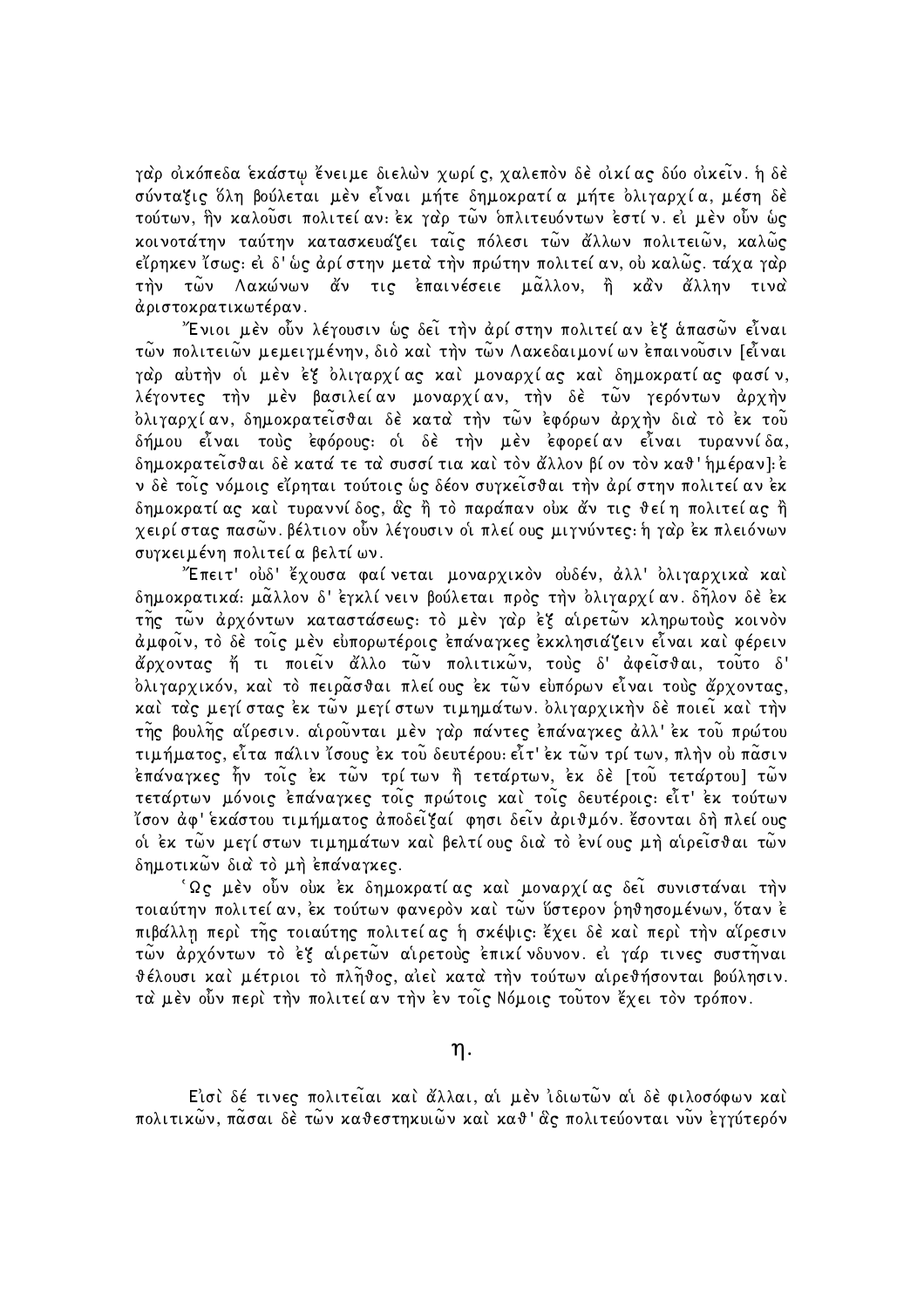είσι τούτων άμφοτέρων. ούδεις γαρ ούτε την περι τα τέκνα κοινότητα και τας γυναίκας άλλος κεκαινοτόμηκεν, ούτε περί τα συσσί τια τών γυναικών, άλλ' άπό τῶν ἀναγκαίων ἄρχονται μᾶλλον. δοκεἶ γάρ τισι τὸ περὶ τας οὐσίας εἶναι μέγιστον τετάχθαι καλώς: περί γαρ τούτων ποιείσθαί φασι τας στάσεις πάντας. διὸ Φαλέας ὁ Χαλκηδόνιος τουτ' εισήνεγκε πρώτος: φησι γαρ δείν ἴσας είναι τας κτήσεις των πολιτων. τούτο δέ κατοικιζομέναις μέν εύθυς ού χαλεπόν ὤετο ποιείν, τας δ' ἤδη κατοικουμένας 'εργωδέστερον μέν, Όμως δέ τάχιστ' άν δμαλισθηναι τώ τας προίκας τούς μέν πλουσίους διδόναι μέν λαμβάνειν δέ μή, τούς δέ πένητας μή διδόναι μέν λαμβάνειν δέ. Πλάτων δέ τούς Νόμους γράφων μέχρι μέν τινος ὤετο δεἶν 'εᾶν, πλεἶον δε τοῦ πενταπλασίαν εἶναι της 'ελαγίστης μηδενι' των πολιτων 'εξουσίαν εἶναι κτήσασθαι, καθάπερ είρηται και πρότερον.

Δεί δέ μηδέ τούτο λανθάνειν τούς ούτω νομοθετούντας, δ λανθάνει νύν, δτι τὸ τῆς οὐσίας τάττοντας πλῆθος προσήκει καὶ τῶν τέκνων τὸ πλῆθος τάττειν: εαν γαρ υπεραίρη της ουσίας το μέγεθος ο των τέκνων αριθμός, άνάγκη τόν γε νόμον λύεσθαι, και χωρις της λύσεως φαύλον το πολλους εκ πλουσίων γίνεσθαι πένητας: έργον γαρ μή νεωτεροποιούς είναι τούς τοιούτους. διότι μέν οὖν έγει τινα δύναμιν είς την πολιτικην κοινωνίαν η της ουσίας δμαλότης, καὶ τῶν πάλαι τινές φαίνονται διεγνωκότες, οἶον καὶ Σόλων 'ε νομοθέτησεν, και παρ' άλλοις έστι νόμος δς κωλύει κτασθαι γην δπόσην αν βούληταί τις, δμοίως δέ καὶ τὴν οὐσίαν πωλεἶν οἱ νόμοι κωλύουσιν, ὥσπερ 'εν Λοκροίς νόμος έστι μη πωλείν έαν μη φανεραν άτυχίαν δεί ζη συμβεβηκυίαν, έτι δέ τούς παλαιούς κλήρους διασώζειν [τοῦτο δέ λυθέν καὶ περὶ Λευκάδα δημοτικήν εποί ησε λίαν τήν πολιτείαν αύτων: ού γαρ έτι συνέβαινεν άπο των ώρισμένων τιμημάτων είς τας άρχας βαδίζειν]: άλλ' έστι την ισότητα μεν υπάρχειν τῆς οὐσίας, ταύτην δ' ἢ λίαν εἶναι πολλήν, ὥστε τρυφᾶν, ἢ λίαν ολί γην, ὥστε ζῆν γλί σχρως.

Δηλον ούν ώς ούχ ίκανον το τας ουσίας ίσας ποιησαι τον νομοθέτην, άλλα του μέσου στοχαστέον. έτι δ' εἴ τις και την μετρίαν τάξειεν ουσίαν πασιν, ούδεν ὄφελος: μαλλον γαρ δει τας επιθυμίας δμαλίζειν ή τας ούσίας, τούτο δ' ούκ έστι μή παιδευομένοις ίκανως υπό των νόμων. άλλ' ίσως άν εΊπειεν ο Φαλέας ότι ταύτα τυγχανει λέγων αυτός: σΊεται γαρ δυοίν τούτοιν ισότητα δεῖν ὑπάρχειν ταῖς πόλεσιν, κτήσεως καὶ παιδείας. ἀλλα τήν τε παιδεί αν ήτις έσται δει λέγειν, και το μίαν είναι και την αυτην ουδεν όφελος: ἔστι γαρ τὴν αὐτὴν μὲν εἶναι καὶ μίαν, ἀλλα ταύτην εἶναι τοιαύτην ἐξ ἡς έσονται προαιρετικοὶ τοῦ πλεονεκτεἶν ἢ χρημάτων ἢ τιμῆς ἢ συναμφοτέρων. έτι στασιάζουσιν οὐ μόνον δια τὴν ἀνισότητα τῆς κτήσεως, ἀλλα καὶ δια τὴν τῶν τιμῶν, τοὐναντί ον δέ περὶ Έκάτερον: οί μέν γαρ πολλοί δια το περί τας κτήσεις άνισον, οί δέ χαρί εντες περί των τιμων, εαν Ίσαι: όθεν και "έν δε ί $\tilde{\eta}$ τιμη ήμεν κακός ήδε και έσθλός".

Ου μόνον δ' οι άνθρωποι δια τάναγκαια άδικούσιν, ὧν άκος είναι νομίζει την ισότητα της ουσίας, ώστε μη λωποδυτείν δια το ριγούν ή πεινην, άλλα καὶ ὅπως γαίρωσι καὶ μὴ ἐπιθυμὦσιν: ἐαν γαρ μεί ζω ἔγωσιν ἐπιθυμί αν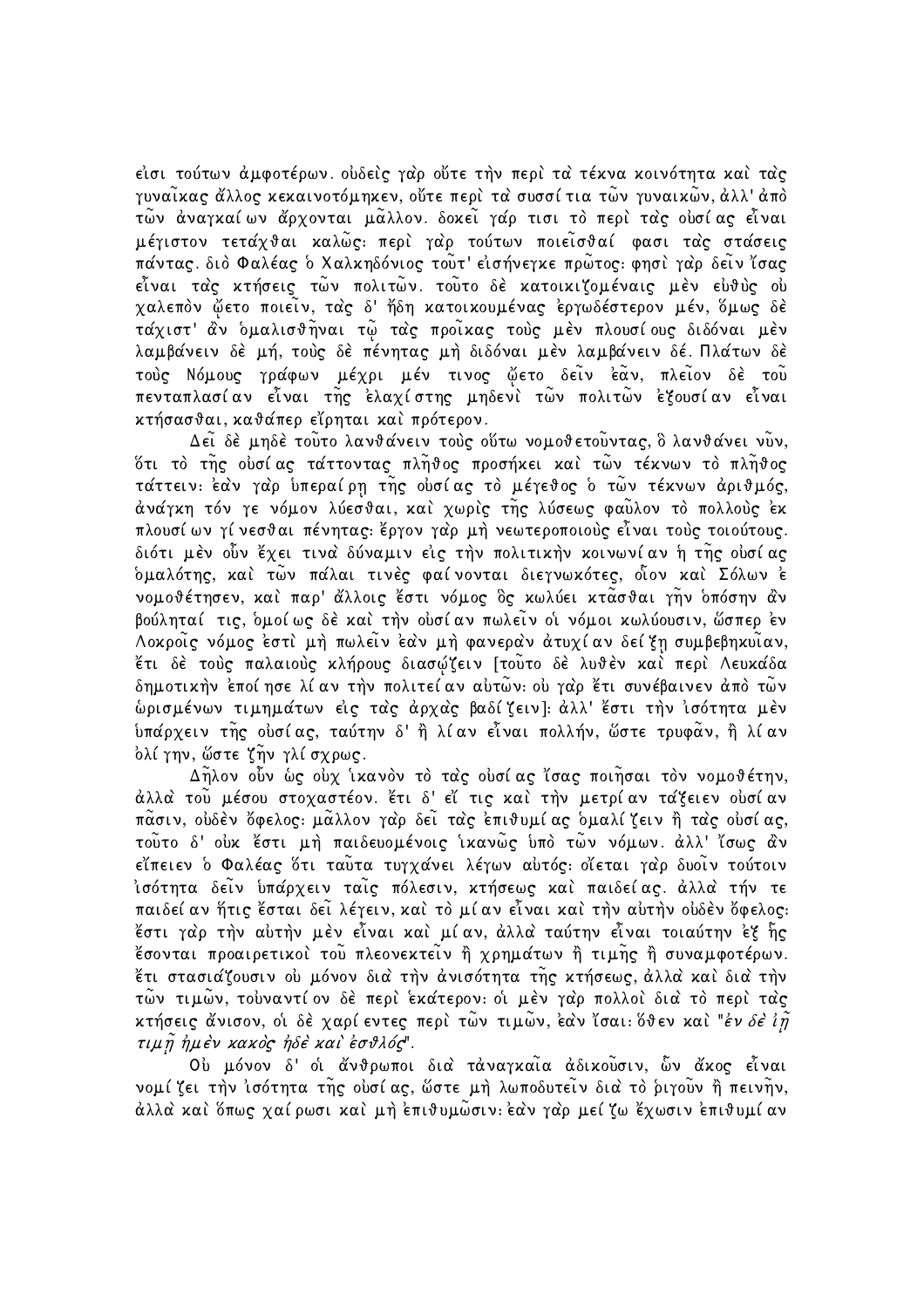των άναγκαί ων, δια την ταύτης ιατρεί αν αδικήσουσιν: ού τοί νυν δια ταύτην μόνον, άλλα και άνευ επιθυμιών, ίνα γαί ρωσι ταις άνευ λυπών ηδοναις. τί ούν άκος τῶν τριῶν τούτων; τοῖς μὲν οὐσία βραχεῖα καὶ ἐργασία, τοῖς δὲ σωφροσύνη: τρί τον δ', εί τινες βούλοιντο δι' αυτών χαί ρειν, ουκ άν επιζητοιεν ει μή παρα φιλοσοφίας άκος. αι γαρ άλλαι ανθρώπων δέονται: επει άδικουσί γε τα μέγιστα δια τας υπερβολάς, άλλ' ου δια τα άναγκαια [οίον τυραννούσιν ουγ ίνα μή ριγωσιν: διὸ καὶ αί τιμαὶ μεγάλαι, ἀν ἀποκτείνη τις οὐ κλέπτην ἀλλα τύραννον]: ώστε πρός τας μικρας αδικίας βοηθητικός μόνον ο τρόπος της Φαλέου πολιτεί ας.

"Έτι τα πολλα βούλεται κατασκευάζειν εξ ὧν τα πρός αυτους πολιτεύσονται καλώς, δει δέ και πρός τους γειτνιωντας και τους έξωθεν πάντας. άναγκαίον άρα την πολιτεί αν συντετάχθαι πρός την πολεμικήν ισχύν, περί ής έκεινος ούδεν είρηκεν. δμοίως δε και περί της κτήσεως. δει γαρ ού μόνον πρός τας πολιτικας χρήσεις ίκανην υπάρχειν, άλλα και πρός τούς ζζωθεν κινδύνους: διόπερ οὔτε τοσοῦτον δεἶ πλῆθος ὑπαργειν ὅσου οἱ πλησίον καί κρείττους επιθυμήσουσιν, οί δε έχοντες αμύνειν ου δυνήσονται τούς ε πιόντας, ούθ' ούτως 'ολί γην ώστε μη δύνασθαι πόλεμον υπενεγκείν μηδέ των ζσων καὶ τῶν δμοίων. ἐκεἶνος μέν οὖν οὐδέν διώρικεν, δεἶ δὲ τοῦτο μή λανθάνειν, δ τι συμφέρει πληθος ούσίας. Ίσως ούν άριστος δρος το μή λυσιτελείν τοις κρεί ττοσι δια την υπερβολην πολεμείν, άλλ' ούτως ώς άν και μη έγόντων τοσαύτην ουσίαν. οἷον Εὕβουλος Αυτοφραδάτου μέλλοντος 'Αταρνέα πολιορκείν 'εκέλευσεν αύτόν, σκεψάμενον 'εν πόσω χρόνω λήψεται το χωρίον, λογί σασθαι τού χρόνου τούτου την δαπάνην: εθέλειν γαρ έλαττον τούτου λαβων ἐκλιπεἶν ἤδη τὸν Ἀταρνέα: ταῦτα δ' εἰπων ἐποί ησε τὸν Αὐτοφραδάτην σύννουν γενόμενον παύσασθαι της πολιορκίας.

<sup>γ</sup>Έστι μὲν οὗν τι τῶν συμφερόντων τὸ τὰς οὐσίας ἴσας εἶναι τοἶς πολίταις πρός το μή στασιάζειν πρός άλλήλους, ού μήν μέγα ούδεν ώς ειπείν. καὶ γαρ [ἀν] οί χαρί εντες αγανακτοῖεν ἀν ώς οὐκ ἴσων ὄντες άξιοι, διὸ καὶ φαίνονται πολλάκις επιτιθέμενοι καὶ στασιάζοντες: έτι δ' ἡ πονηρία τὦν άνθρώπων άπληστον, καὶ τὸ πρῶτον μὲν ἱκανὸν διωβελία μόνον, ὅταν δ' ἤδη τούτ' ή πάτριον, άει δέονται του πλείονος, έως εις άπειρον έλθωσιν. άπειρος γαρ ή τῆς ἐπιθυμί ας φύσις, ἧς πρὸς τὴν ἀναπλήρωσιν οἱ πολλοὶ ζὦσιν. τῶν οὖν τοιούτων άρχή, μάλλον του τας ουσίας δμαλίζειν, το τους μέν επιεικείς τη φύσει τοιούτους παρασκευάζειν ὥστε μή βούλεσθαι πλεονεκτεἶν, τούς δέ φαύλους ὥστε μή δύνασθαι: τοῦτο δ' 'εστίν, ἂν ἥττους τε ὦσι και μή ἀδικῶνται.

Ού καλώς δέ ούδέ την ισότητα της ούσίας είρηκεν. περί γαρ την της γης κτησιν ισάζει μόνον, έστι δέ και δούλων και βοσκημάτων πλούτος και νομίσματος, και κατασκευή πολλή των καλουμένων επίπλων: ή πάντων ούν τούτων ισότητα ζητητέον ή τάξιν τινα μετρί αν, ή πάντα εατέον. φαί νεται δ'εκ της νομοθεσίας κατασκευάζων την πόλιν μικράν, εί γ' οί τεχνιται πάντες δημόσιοι έσονται και μη πλήρωμά τι παρέξονται της πόλεως. άλλ' είπερ δει δημοσίους είναι τούς τα κοινα έργαζομένους, δει [καθάπερ έν Έπιδάμνω τε, και Διόφαντός ποτε κατεσκεύαζεν Αθήνησι] τούτον έχειν τον τρόπον. περι μεν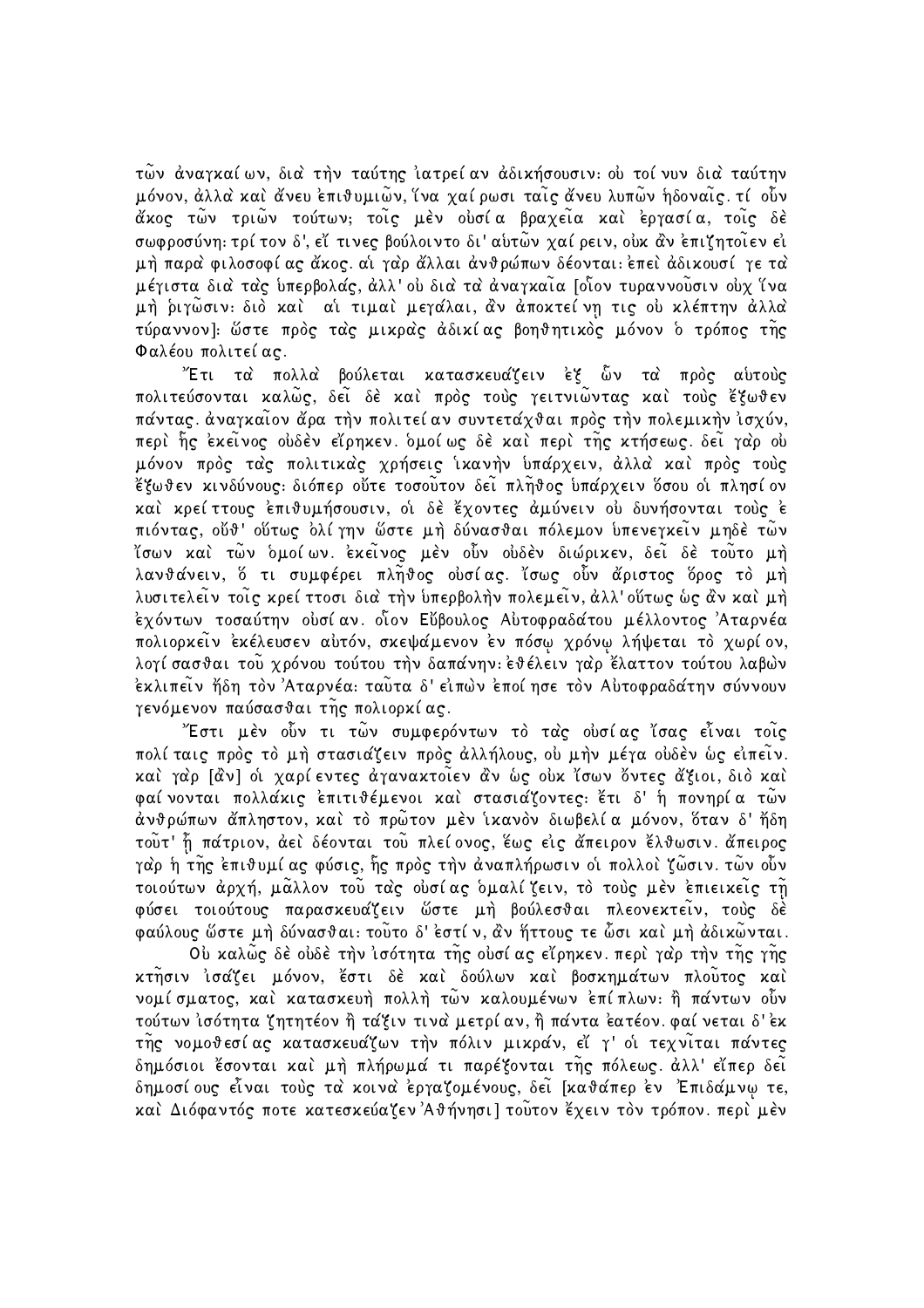οὖν τῆς Φαλέου πολιτεί ας σχεδόν έκ τούτων άν τις θεωρήσειεν, εἴ τι τυγχανει καλώς είρηκως ή μή καλώς.

Ίππόδαμος δέ Ευρυφώντος Μιλήσιος [δς και την τών πόλεων διαίρεσιν εύρε και τον Πειραια κατέτεμεν, γενόμενος και περι τον άλλον βίον περιττότερος δια φιλοτιμίαν ούτως ώστε δοκείν ενίοις ζην περιεργότερον τριχών τε πλήθει και κόσμω πολυτελεί, έτι δε εσθήτος ευτελούς μεν άλεεινής δέ, ούκ έν τω χειμώνι μόνον άλλα και περι τους θερινους χρόνους, λόγιος δε καὶ περὶ τὴν ὅλην φύσιν εἶναι βουλόμενος] πρῶτος τῶν μὴ πολιτευομένων ἐ νεχεί ρησέ τι περί πολιτεί ας είπειν της αρί στης. κατεσκεύαζε δέ την πόλιν τω πλήθει μέν μυρί ανδρον, είς τρία δέ μέρη διηρημένην: εποί ει γαρ έν μέν μέρος τεχνίτας, εν δε γεωργούς, τρίτον δε το προπολεμούν και τα όπλα έχον. διήρει δ' είς τρία μέρη την χώραν, την μεν ίεραν την δε δημοσίαν την δ'ιδίαν: δθεν μέν τα νομιζόμενα ποιήσουσι πρὸς τοὺς θεούς, ἱεραν, ἀφ' ὧν δ' οἱ προπολεμούντες βιώσονται, κοινήν, την δέ των γεωργων ιδίαν. ώετο δ' είδη και τῶν νόμων εἶναι τρία μόνον: περὶ ὧν γαρ αι δίκαι γίνονται, τρία ταῦτ' εἶναι τον αριθμόν, ύβριν βλαβην θανατον.

Ενομοθέτει δέ και δικαστήριον έν το κύριον, είς δ πάσας άναγεσθαι δείν τας μή καλώς κεκρίσθαι δοκούσας δίκας: τούτο δε κατεσκεύαζεν έκ τινών γερόντων αίρετῶν. τας δὲ κρί σεις ἐν τοις δικαστηρί οις οὐ δια ψηφοφορί ας ὤετο γίγνεσθαι δείν, άλλα φέρειν έκαστον πινάκιον, εν ὧ γράφειν, ει καταδικάζοι άπλως, την δίκην, ει δ' άπολύοι άπλως, κενόν, ει δέ το μέν το δε μή, τουτο διορίζειν. νύν γαρ ούκ ώετο νενομοθετήσθαι καλώς: άναγκάζειν γαρ επιορκείν ή ταύτα ή ταύτα δικάζοντας. έτι δε νόμον ετίθει περι των ευρισκόντων τι τη πόλει συμφέρον, δπως τυγχάνωσι τιμῆς, καὶ τοἶς παισὶ των εν τῷ πολέμῳ τελευτώντων έκ δημοσίου γίνεσθαι την τροφήν, ώς ούπω τούτο παρ' άλλοις νενομοθετημένον [έστι δε και εν Αθήναις ούτος ο νόμος νύν και εν ετέραις τῶν πόλεων]: τούς δ' ἄρχοντας αίρετούς υπό τοῦ δήμου εἶναι πάντας. δημον δ'ε ποί ει τα τρία μέρη της πόλεως: τους δ' αίρεθέντας επιμελεισθαι κοινών και ξενικών και ορφανικών.

Τα μέν ούν πλείστα και τα μαλιστα αξιόλογα της Ίπποδαμου ταξεως ταύτ' έστίν: άπορήσειε δ' άν τις πρώτον μέν την διαίρεσιν τού πλήθους τών πολιτών. οί τε γαρ τεχνῖται καὶ οί γεωργοὶ καὶ οί τα ὅπλα ἔχοντες κοινωνοῦσι της πολιτείας πάντες, οι μέν γεωργοι ούκ έχοντες δπλα, οι δέ τεχνιται ούτε γην ούτε δπλα, ώστε γί νονται σχεδον δοῦλοι τῶν τα δπλα κεκτημένων. μετέχειν μὲν οὖν πασῶν τῶν τιμῶν ἀδύνατον [ἀναγκη γαρ ἐκ τῶν τα ὅπλα ἐχόντων καθίστασθαι και στρατηγούς και πολιτοφύλακας και τας κυριωτάτας άρχας ως ειπείν]: μή μετέχοντας δε της πολιτεί ας πως οἷόν τε φιλικως έχειν προς την πολιτείαν; "άλλα δει και κρείττους είναι τους τα δπλα γε κεκτημένους άμφοτέρων τῶν μερῶν". τοῦτο δ' οὐ ῥαδιον μή πολλοὺς ὄντας: εἰ δε τοῦτ' ἔσται,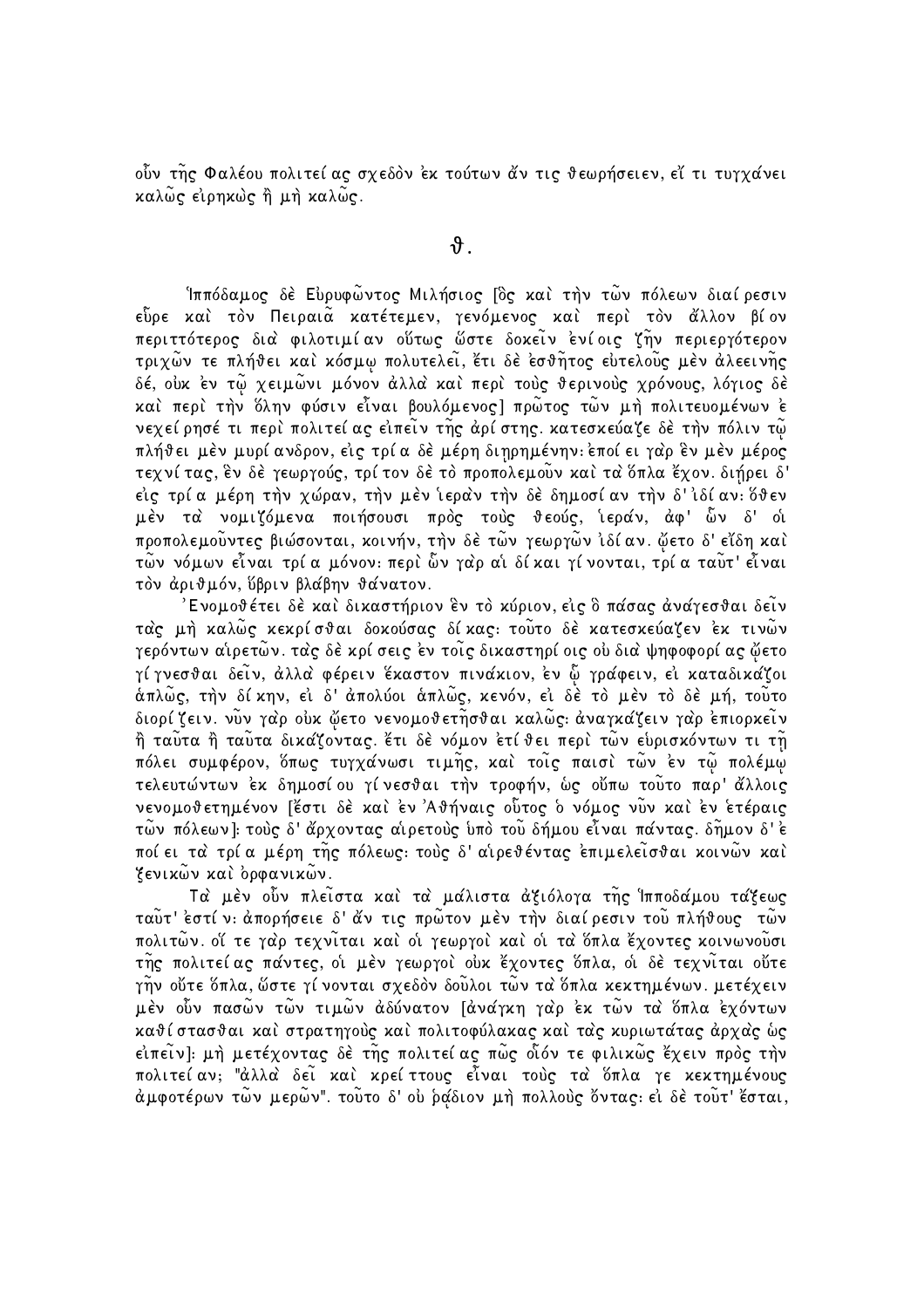τί δει τούς άλλους μετέχειν της πολιτεί ας και κυρί ους είναι της των άρχόντων καταστάσεως;

"Έτι οἱ γεωργοὶ τί χρήσιμοι τῇ πόλει; τεχνί τας μὲν γαρ ἀναγκαῖον εἶναι [πασα γαρ δείται πόλις τεχνιτων], και δύνανται διαγί γνεσθαι καθάπερ εν ταις άλλαις πόλεσιν άπό της τέχνης: οί δέ γεωργοί πορίζοντες μέν τοις τα δπλα κεκτημένοις την τροφην ευλόγως άν ήσαν τι της πόλεως μέρος, νύν δ'ιδίαν ἔχουσιν καὶ ταύτην ἰδία γεωργήσουσιν. ἔτι δὲ τὴν κοινήν, ἀφ' ἧς οἱ προπολεμούντες έξουσι την τροφήν, ει μέν αυτοί γεωργήσουσιν, ουκ άν είη το μάχιμον έτερον και το γεωργούν, βούλεται δ' ο νομοθέτης: ει δ' έτεροί τινες ζσονται τὧν τε τα` ἴδια γεωργούντων καὶ τὧν μαγί μων, τέταρτον αὗ μόριον έσται τοῦτο τῆς πόλεως, οὐδενὸς μετέχον, ἀλλα ἀλλότριον τῆς πολιτεί ας: ἀλλα μήν εί τις τούς αύτους θήσει τούς τε την ιδίαν και τους την κοινήν γεωργούντας, τό τε πλῆθος ἄπορον ἔσται τῶν καρπῶν ἐζ ὧν ἕκαστος γεωργήσει δύο σικίαις, και τίνος ένεκεν συκ ευθυς άπο της [αυτης] γης και των αυτων κλήρων αυτοίς τε την τροφην λήψονται και τοις μαχί μοις παρέξουσιν; ταυτα δή πάντα πολλήν έχει ταραγήν.

Ού καλώς δ' ούδ' ο περί της κρίσεως έχει νόμος, το κρίνειν άξιούν διαιρούντα, της δίκης άπλώς γεγραμμένης, και γίνεσθαι τον δικαστην διαιτητήν. τούτο δέ έν μέν τη διαί τη και πλεί οσιν ενδέχεται [κοινολογούνται γαρ άλλήλοις περί της κρίσεως], εν δέ τοις δικαστηρίοις ούκ έστιν, άλλα και τούναντί ον τούτου τών νομοθετών οι πολλοί παρασκευάζουσιν όπως οι δικασταί μή κοινολογώνται πρός άλλήλους. έπειτα πώς ούκ έσται ταραχώδης ή κρίσις, δταν όφεί λειν μέν δ δικαστής σίηται, μή τοσούτον δ' δσον δ δικαζόμενος; δ μέν γαρ εἴκοσι μνᾶς, ὁ δὲ δικαστής κρινεῖ δέκα μνᾶς [ἢ ὁ μὲν πλέον ὁ δ' ἔλασσον], άλλος δέ πέντε, ο δέ τέτταρας, και τούτον δη τον τρόπον δηλον ότι μεριούσιν: οί δέ πάντα καταδικάσουσιν, οί δ' ούδέν. τίς ούν ο τρόπος έσται της διαλογης των ψήφων; έτι δ' ούδεν επιορκείν αναγκάζει τον απλώς αποδικάσαντα ή καταδικάσαντα, είπερ άπλώς το έγκλημα γέγραπται, δικαίως: ού γαρ μηδέν όφεί λειν ὁ ἀποδικάσας κρί νει, ἀλλα τας εἴκοσι μνᾶς: ἀλλ' ἐκεἶνος ἤδη ἐπιορκεῖ, δ καταδικάσας, μή νομί ζων ὂφεί λειν τας εἴκοσι μνᾶς.

Περὶ δὲ τοῦ τοἶς εὑρί σκουσί τι τῆ πόλει συμφέρον ὡς δεἶ γίνεσθαί τινα τιμήν, ούκ έστιν ασφαλές το νομοθετείν, αλλ' ευόφθαλμον ακούσαι μόνον: έχει γάρ συκοφαντίας και κινήσεις, άν τύχη, πολιτείας. εμπίπτει δ' είς άλλο πρόβλημα και σκέψιν ετέραν.

<sup>,</sup>Αποροῦσι γάρ τινες πότερον βλαβερὸν ἢ συμφέρον ταῖς πόλεσι τὸ κινεῖν τούς πατρίους νόμους, άν ή τις άλλος βελτίων. διόπερ ού ράδιον τώ λεχθέντι ταχὺ συγχωρεῖν, εἴπερ μὴ συμφέρει κινεῖν, ἐνδέχεται δ' εἰσηγεῖσθαί τινας νόμων λύσιν ή πολιτεί ας ώς κοινόν άγαθόν. επεί δέ πεποιήμεθα μνεί αν, έτι μικρα περι αυτού διαστεί λασθαι βέλτιον. έχει γάρ, ὥσπερ εἴπομεν, ἀπορί αν, και δόξειεν ἂν βέλτιον εἶναι τὸ κινεἶν. ἐπὶ γοῦν τῶν ἄλλων ἐπιστημῶν τοῦτο συνενήνοχεν, οίον 'ιατρική κινηθείσα παρα τα πάτρια και γυμναστική και δλως αι τέχναι πἆσαι και αι δυνάμεις, ὥστ' επει μίαν τούτων θετέον και την πολιτικήν, δηλον ότι και περι ταύτην άναγκαιον δμοί ως έχειν. σημείον δ' άν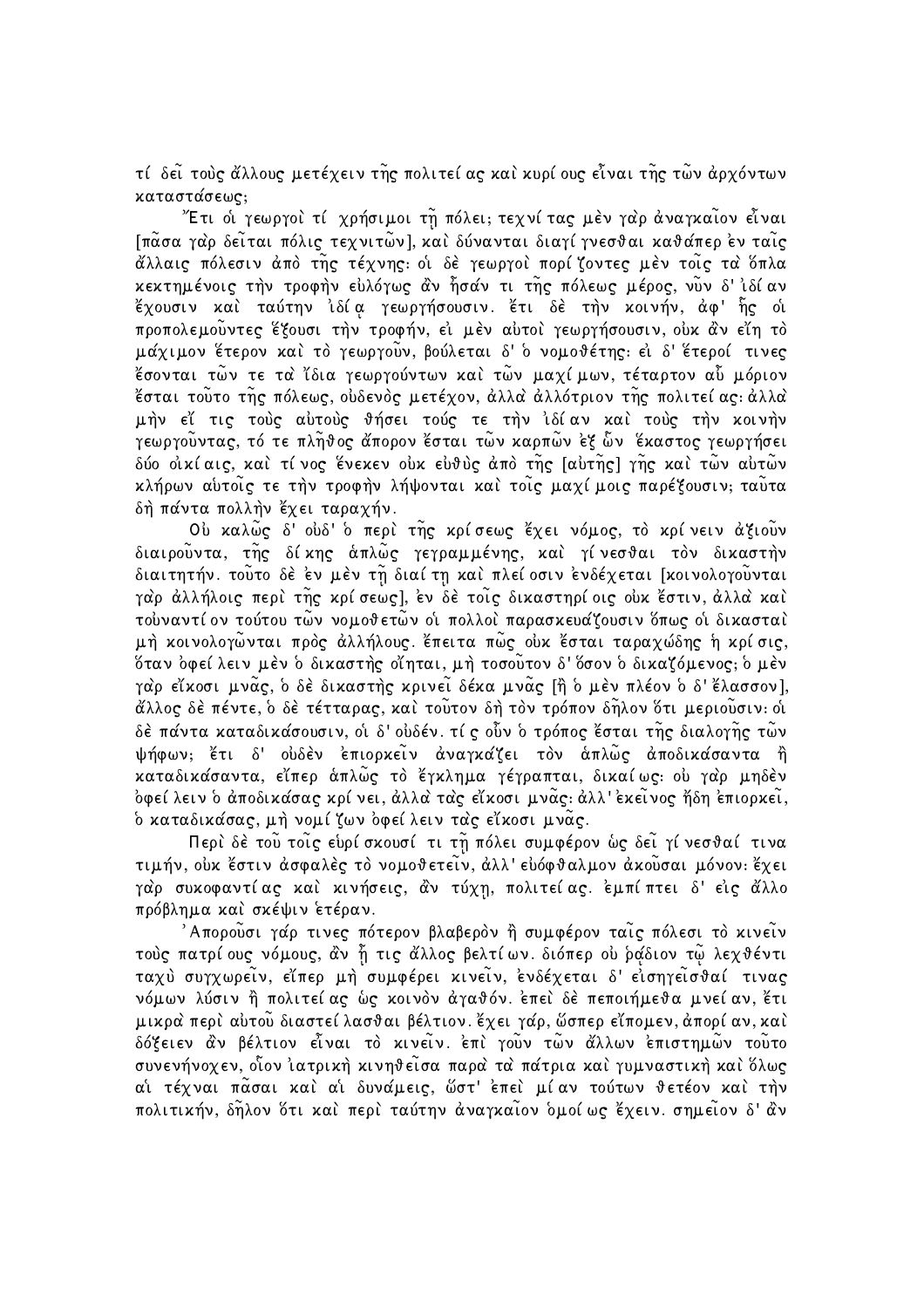γεγονέναι φαίη τις 'επ' αύτών τών έργων: τούς γαρ άρχαίους νόμους λίαν άπλούς είναι και βαρβαρικούς. εσιδηροφορούντό τε γαρ οί Έλληνες, και τας γυναϊκας έωνούντο παρ' άλλήλων, δσα τε λοιπα των άρχαί ων έστί που νομί μων ευήθη πάμπαν 'εστίν, οίον 'εν Κύμη περι τα φονικα νόμος 'έστιν, αν πληθός τι παράσχηται μαρτύρων ο διώκων τον φόνον των αυτου συγγενων, ένοχον είναι τω φόνω τον φεύγοντα. ζητούσι δ' δλως ου το πάτριον άλλα τάγαθον πάντες: είκός τε τούς πρώτους, είτε γηγενείς ήσαν είτ' έκ φθορας τινος έσώθησαν, δμοί ους εἶναι καὶ τοὺς τυχόντας καὶ τοὺς ἀνοήτους, ὥσπερ καὶ λέγεται κατὰ τῶν γηγενῶν, ὥστε ἄτοπον τὸ μένειν 'εν τοις τούτων δόγμασιν. πρὸς δὲ τούτοις ούδέ τούς γεγραμμένους έαν άκινήτους βέλτιον. ώσπερ γαρ και περι τας άλλας τέχνας, και την πολιτικην τάξιν αδύνατον ακριβώς πάντα γραφηναι: καθόλου γαρ άναγκαΐον γράφειν, αί δέ πράξεις περί τὧν καθ' έκαστόν είσιν.

'Εκ μὲν οὖν τούτων φανερὸν ὅτι κινητέοι καὶ τινὲς καὶ ποτὲ τῶν νόμων εισίν: άλλον δε τρόπον επισκοπούσιν ευλαβεί ας άν δόξειεν είναι πολλης. δταν γαρ ή το μέν βέλτιον μικρόν, το δ'εθίζειν εύχερως λύειν τούς νόμους φαύλον, φανερόν ώς 'εατέον 'ενί ας άμαρτί ας και τῶν νομοθετῶν και τῶν ἀρχόντων: οὐ γαρ τοσούτον ώφελήσεται κινήσας δσον βλαβήσεται τοις άρχουσιν απειθείν ε θισθείς. ψεΰδος δέ καὶ τὸ παράδειγμα τὸ περὶ τῶν τεχνῶν: οὐ γαρ ὅμοιον τὸ κινείν τέχνην και νόμον: ο γαρ νόμος ισχυν ουδεμίαν έχει προς το πείθεσθαι παρα το έθος, τούτο δ' ού γίνεται εί μή δια χρόνου πληθος, ώστε το ραδίως μεταβάλλειν έκ των υπαρχόντων νόμων είς ετέρους νόμους καινούς ασθενή ποιείν έστι την τού νόμου δύναμιν. έτι δ' εί και κινητέοι, πότερον πάντες και ε ν πάση πολιτεί α, ή ού; και πότερον τῷ τυχόντι ή τισί ν; ταῦτα γαρ ἔχει μεγάλην διαφοράν. διὸ νῢν μὲν ἀφῶμεν ταύτην τὴν σκέψιν: ἄλλων γάρ ἐστι καιρῶν.

ι.

Περί δε της Λακεδαιμονίων πολιτεί ας και της Κρητικης, σχεδόν δε και περὶ τῶν ἄλλων πολιτειῶν, δύο εἰσὶν αἱ σκέψεις, μία μὲν εἴ τι καλῶς ἢ μὴ καλώς πρός την άρίστην νενομοθέτηται τάζιν, ετέρα δ' εί τι πρός την υπόθεσιν και τον τρόπον υπεναντίως της προκειμένης αυτοις πολιτείας. ότι μὲν οὖν δεἶ τῇ μελλούσῃ καλῶς πολιτεύεσθαι τὴν τῶν ἀναγκαίων ὑπάρχειν σχολήν, δμολογούμενόν 'εστιν: τί να δε τρόπον υπάρχειν, ου ράδιον λαβείν. ή τε γαρ Θετταλών πενεστεί α πολλάκις επέθετο τοις Θετταλοις, δμοί ως δε και τοις Λάκωσιν οι είλωτες [ὥσπερ γαρ 'εφεδρεύοντες τοις άτυχήμασι διατελούσιν]: περι δέ τούς Κρήτας ούδέν πω τοιούτον συμβέβηκεν. αίτιον δ' ίσως το τας γειτνιώσας πόλεις, καίπερ πολεμούσας άλλήλαις, μηδεμίαν εἶναι σύμμαχον τοις άφισταμένοις δια το μη συμφέρειν [ταις] και αυταις κεκτημέναις περιοί κους, τοις δέ Λάκωσιν οι γειτνιωντες εχθροι πάντες ήσαν, Αργειοι και Μεσήνιοι και <sup>,</sup>Αρκάδες: ἐπεὶ καὶ τοῖς Θετταλοῖς κατ' ἀρχας ἀφί σταντο δια⊂ τὸ πολεμεῖν ἔτι τοις προσχώροις, Αχαιοις και Περραιβοις και Μαγνησιν. έοικε δε και εί μηδεν έτερον, άλλα τό γε της επιμελείας εργώδες είναι, τίνα δει πρός αύτους δμιλῆσαι τρόπον: ἀνιέμενοί τε γαρ ὑβρίζουσι καὶ τῶν ἴσων ἀξιοῦσιν ἑαυτοὺς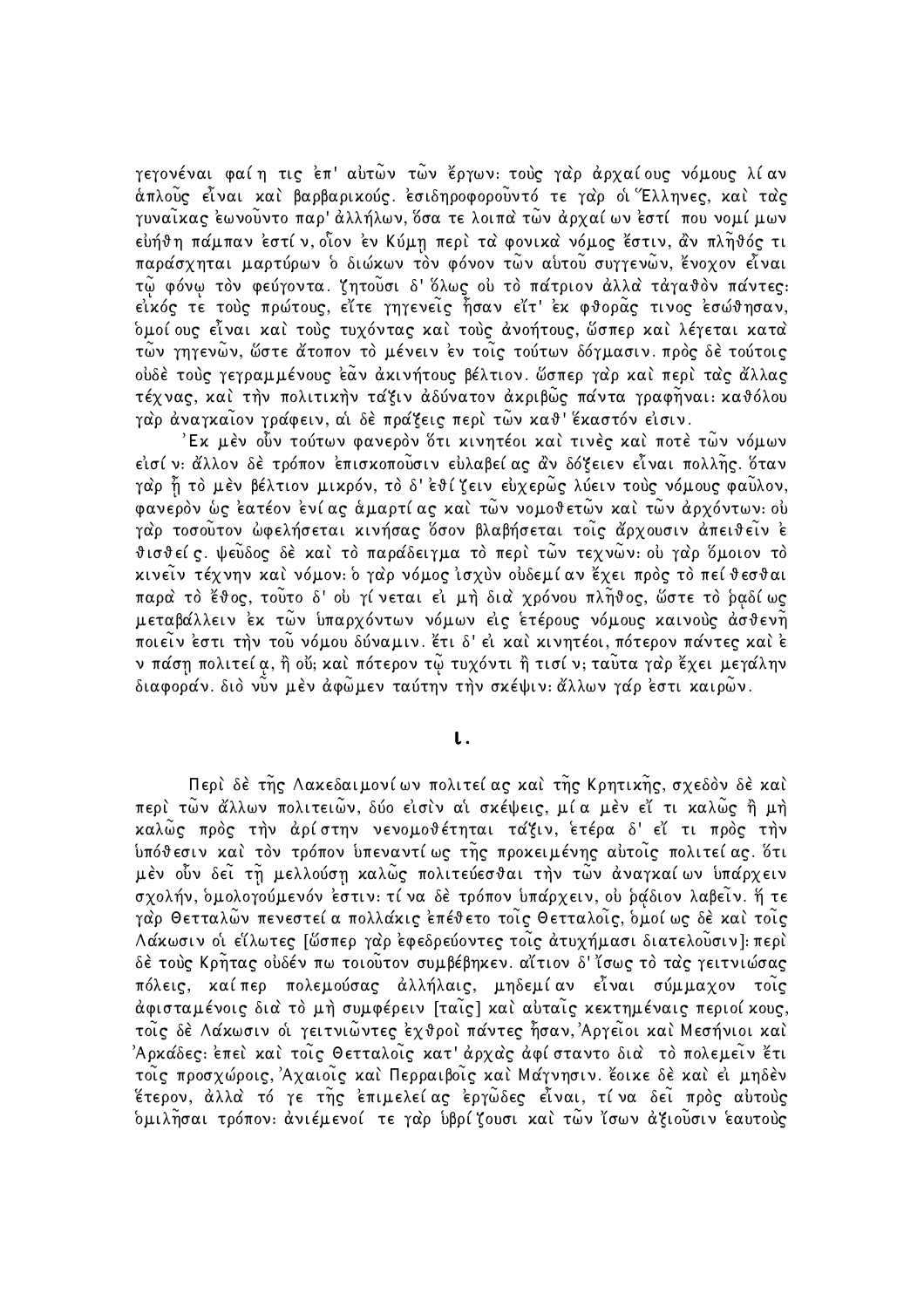τοις κυρί οις, και κακοπαθώς ζώντες επιβουλεύουσι και μισούσιν. δηλον ούν ώς ούκ εξευρί σκουσι τον βέλτιστον τρόπον οΐς τούτο συμβαί νει περι την είλωτεί αν.

"Έτι δ' ἡ περὶ τας γυναῖκας ἄνεσις καὶ πρὸς τὴν προαίρεσιν τῆς πολιτεί ας βλαβερα και προς ευδαιμονί αν πόλεως. ώσπερ γαρ οικί ας μέρος άνηρ καὶ γυνή, δῆλον ὅτι καὶ πόλιν ἐγγὺς τοῦ δί χα διηρῆσθαι δεἶ νομίζειν εἴς τε τὸ τῶν ἀνδρῶν πλῆθος καὶ τὸ τῶν γυναικῶν, ὥστ' ἐν ὅσαις πολιτεί αις φαύλως ἔχει τὸ περὶ τὰς γυναῖχας, τὸ ἥμισυ τῆς πόλεως εἶναι δεἶ νομίζειν άνομοθέτητον. Όπερ έκει συμβέβηκεν: Όλην γαρ την πόλιν ο νομοθέτης είναι βουλόμενος καρτερικήν, κατα μέν τούς άνδρας φανερός έστι τοιούτος ών, επί δέ τὧν γυναικὧν 'ε ξημέληκεν: ζὧσι γαρ άκολάστως πρός άπασαν άκολασί αν και ζ τρυφερώς. ὥστ' άναγκαίον 'εν τη τοιαύτη πολιτεί α τιμασθαι τον πλούτον, άλλως τε κάν τύχωσι γυναικοκρατούμενοι, καθάπερ τα πολλα τῶν στρατιωτικῶν καὶ πολεμικών γενών, έξω Κελτών ή κάν εί τινες έτεροι φανερώς τετιμήκασι την πρός τούς άρρενας συνουσίαν. έοικε γαρ ο μυθολογήσας πρώτος ούκ άλόγως συζεύξαι τον"Αρην προς την Αφροδί την: ή γαρ προς την τών αρρένων δμιλίαν ή πρός την τὧν γυναικὧν φαί νονται κατοκώχιμοι πάντες οι τοιοῦτοι.

Διὸ παρα τοις Λάκωσι τοῦθ' ὑπῆρχεν, καὶ πολλα διωκείτο ὑπὸ τῶν γυναικών έπι της άρχης αυτών καίτοι τί διαφέρει γυναίκας άρχειν ή τους άρχοντας υπό τῶν γυναικῶν ἄρχεσθαι; ταὐτὸ γαρ συμβαί νει. χρησί μου δ' οὔσης της θρασύτητος πρός ουδέν των εγκυκλίων, άλλ' είπερ, πρός τον πόλεμον, βλαβερώταται και προς ταύθ' αι των Λακώνων ήσαν. εδήλωσαν δ' επι της Θηβαίων εμβολής: χρήσιμοι μέν γαρ ούδεν ήσαν, ώσπερ εν ετέραις πόλεσιν, θόρυβον δε παρεῖχον πλείω τῶν πολεμίων. ἐζ ἀρχῆς μεν οὖν ἔοικε συμβεβηκέναι τοις Λάκωσιν εύλόγως ή των γυναικων άνεσις. έξω γαρ της οίκεί ας δια τας στρατεί ας άπεξενούντο πολύν χρόνον, πολεμούντες τόν τε πρός 'Αργεί ους πόλεμον καὶ πάλιν τὸν πρὸς Ἀρκάδας καὶ Μεσηνί ους: σχολάσαντες δὲ αύτούς μέν παρείχον τὦ νομοθέτη προωδοπεποιημένους δια τον στρατιωτικον βίον [πολλα γαρ έχει μέρη της άρετης], τας δε γυναικάς φασι μεν άγειν ε πιχειρήσαι τον Λυκούργον υπο τους νόμους, ως δ' άντέκρουον, άποστήναι πάλιν. αιτίαι μέν οὖν εισιν αὗται τῶν γενομένων, ὥστε δηλον ὅτι και ταύτης τῆς άμαρτίας: άλλ' ήμεις ού τούτο σκοπούμεν, τίνι δει συγγνώμην έχειν ή μή έχειν, άλλα περί τοῦ ὀρθῶς καὶ μὴ ὀρθῶς.

Τα δέ περί τας γυναίκας έχοντα μή καλώς έοικεν, ώσπερ ελέχθη καί πρότερον, ού μόνον απρέπειαν τινα ποιείν της πολιτεί ας αυτης καθ' αυτήν, άλλα συμβάλλεσθαί τι πρός την φιλοχρηματίαν. μετα γαρ τα νύν ρηθέντα τοίς περὶ την άνωμαλίαν της κτήσεως επιτιμήσειεν άν τις. τοις μεν γαρ αυτών συμβέβηκε κεκτησθαι πολλην λίαν ούσίαν, τοις δε πάμπαν μικράν: διόπερ είς ολί γους ἧκεν ἡ χώρα, τοῦτο δὲ καὶ δια τῶν νόμων τέτακται φαύλως: ὡνεῖσθαι μέν γάρ, ἢ πωλείν την υπάρχουσαν, εποί ησεν ου καλόν, ορθως ποιήσας, διδόναι δέ και καταλεί πειν εξουσίαν έδωκε τοις βουλομένοις: καί τοι ταυτό συμβαί νειν άναγκαιον έκεί νως τε και ούτως. έστι δε και των γυναικων σχεδον της πάσης χώρας τῶν πέντε μερῶν τὰ δύο, τῶν τ' ἐπικλήρων πολλῶν γινομένων, καὶ διὰ τὸ προἶκας διδόναι μεγάλας. καίτοι βέλτιον ἦν μηδεμίαν ἢ ὀλίγην ή καὶ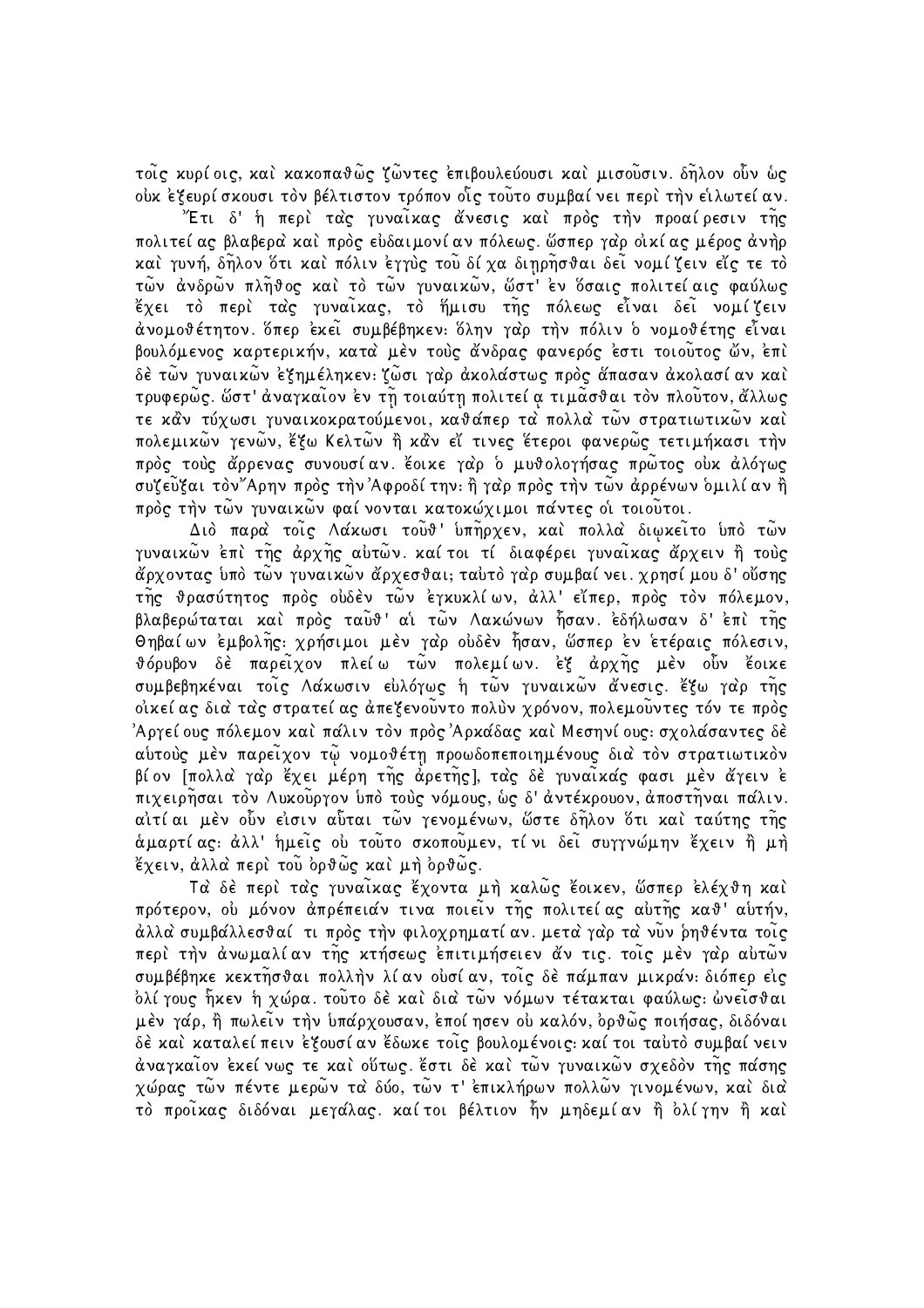μετρίαν τετάχθαι. νὖν δ' έξεστι δοὖναί τε την επίκληρον δτω ἀν βούληται, κἀν άποθάνη μὴ διαθέμενος, ὃν ἀν καταλί πη κληρονόμον, οὗτος ὧ ἀν θέλη δί δωσιν. τοιγαρούν δυναμένης της χώρας χιλί ους ιππείς τρέφειν και πεντακοσί ους, και δπλίτας τρισμυρίους, ούδε χίλιοι το πληθος ήσαν.

Γέγονε δε δια τῶν ἔργων αὐτῶν δῆλον ὅτι φαύλως αὐτοῖς εἶχε τα περὶ τήν τάζιν ταύτην: μίαν γαρ πληγήν ούχ υπήνεγκεν ή πόλις, άλλ' απώλετο δια την ολιγανθρωπί αν. λέγουσι δ' ώς επι μεν των προτέρων βασιλέων μετεδί δοσαν της πολιτείας, ώστ' ού γίνεσθαι τότε ολιγανθρωπίαν, πολεμούντων πολύν γρόνον, καί φασιν είναί ποτε τοις Σπαρτιάταις και μυρίους: ου μην άλλ', είτ'ε στιν άληθη ταύτα είτε μή, βέλτιον το δια της κτήσεως ώμαλισμένης πληθύειν άνδρων την πόλιν. υπεναντίος δέ και ο περι την τεκνοποιίαν νόμος προς ταύτην την διόρθωσιν. βουλόμενος γαρ ο νομοθέτης ως πλείστους είναι τους Σπαρτιάτας, προάγεται τούς πολί τας δτι πλεί στους ποιείσθαι παιδας: έστι γαρ αύτοις νόμος τον μέν γεννήσαντα τρείς υίους άφρουρον είναι, τον δέ τέτταρας άτελῆ πάντων. καίτοι φανερὸν ὅτι πολλῶν γινομένων, τῆς δὲ χώρας οὕτω διηρημένης, άναγκαίον πολλούς γίνεσθαι πένητας.

'Αλλα` μὴν καὶ τα` περὶ τὴν ἐφορεί αν ἔχει φαύλως, ἡ γαρ ἀρχὴ κυρί α μὲν αύτη των μεγίστων αύτοις έστιν, γίνονται δ' έκ του δήμου παντός, ώστε πολλάκις εμπί πτουσιν άνθρωποι σφόδρα πένητες εις το άρχειον, οι δια την άπορίαν ὤνιοι ἦσαν. 'εδήλωσαν δέ πολλάχις μέν χαὶ πρότερον, χαὶ νῦν δὲ 'εν τοις Άνδρί οις: διαφθαρέντες γαρ άργυρίω τινές, όσον 'εφ' εαυτοις, όλην την πόλιν άπώλεσαν, καὶ διὰ τὸ τὴν ἀρχὴν εἶναι λίαν μεγάλην καὶ Ἰσοτύραννον δημαγωγείν αύτούς ήναγκάζοντο καί οί βασιλείς, ὥστε καί ταύτη συνεπιβλάπτεσθαι την πολιτεί αν: δημοκρατί α γαρ εξ άριστοκρατί ας συνέβαινεν. συνέχει μέν οὖν την πολιτεί αν τὸ ἀρχεῖον τοῦτο - ἡσυχαζει γαρ ὁ δῆμος δια τὸ μετέχειν της μεγίστης άρχης, ώστ' είτε δια τον νομοθέτην είτε δια τύχην τούτο συμπέπτωκεν, συμφερόντως έχει τοις πράγμασιν: δει γαρ την πολιτεί αν τήν μέλλουσαν σώζεσθαι πάντα βούλεσθαι τα μέρη της πόλεως εἶναι καὶ διαμένειν ταύτα: οί μέν ούν βασιλείς δια την αυτών τιμην ούτως έχουσιν, οί δέ καλοί κάγαθοί δια την γερουσί αν [ἆθλον γαρ ή άρχη αύτη της άρετης 'εστιν], δ δέ δημος δια την εφορείαν [καθίσταται γαρ εξ άπαντων] - άλλ' αίρετην έδει τὴν ἀρχὴν εἶναι ταύτην ἐξ ἁπάντων μέν, μὴ τὸν τρόπον δὲ τοῦτον ὃν νῦν [παιδαριώδης γάρ 'εστι λίαν]. έτι δε και κρίσεών εισι μεγάλων κύριοι, όντες οι τυχόντες, διόπερ ούκ αύτογνώμονας βέλτιον κρίνειν άλλα κατα γράμματα και τούς νόμους. έστι δέ και ή δίαιτα τῶν εφόρων οὐχ δμολογουμένη τῶ βουλήματι της πόλεως: αύτη μέν γαρ άνειμένη λίαν έστίν, έν δε τοις άλλοις μαλλον υπερβάλλει 'επὶ τὸ σκληρόν, ὥστε μὴ δύνασθαι καρτερεἶν ἀλλα λάθρα τὸν νόμον άποδιδράσκοντας άπολαύειν τῶν σωματικῶν ἡδονῶν.

<sup>»</sup>Έχει δὲ καὶ τὰ περὶ τὴν τῶν γερόντων ἀρχὴν οὐ καλῶς αὐτοῖς. ἐπιεικῶν μέν γαρ ὄντων και πεπαιδευμένων ίκανως προς ανδραγαθίαν τάχ' αν είπειέ τις συμφέρειν τη πόλει, καί τοι τό γε δια βί ου κυρί ους είναι κρί σεων μεγάλων άμφισβητήσιμον [έστι γάρ, ὥσπερ και σώματος, και διανοίας γηρας]: τον τρόπον δέ τούτον πεπαιδευμένων ώστε και τον νομοθέτην αυτον απιστείν ως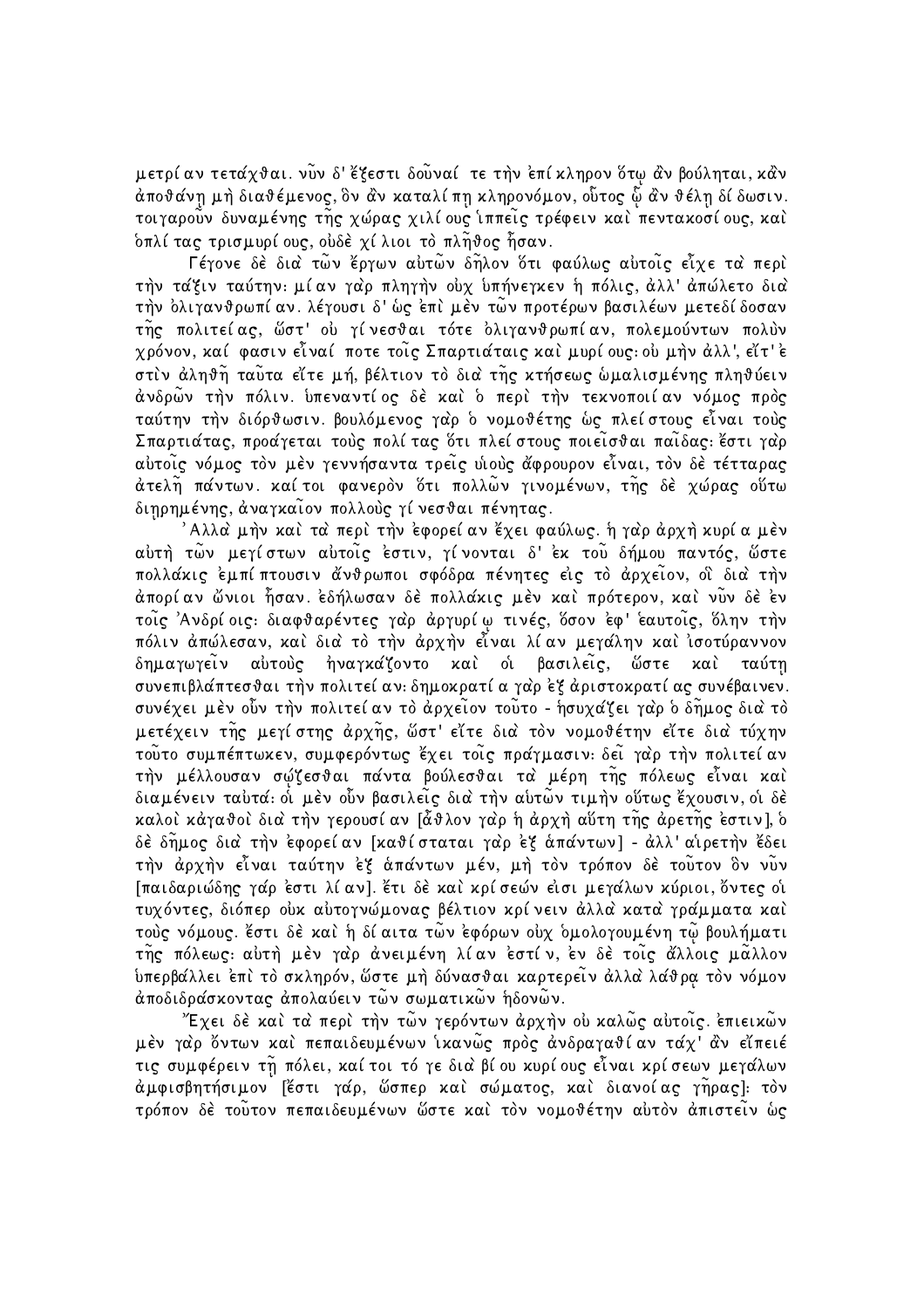ούκ άγαθοις άνδρασιν, ούκ άσφαλές. φαί νονται δὲ καὶ καταδωροδοκούμενοι καὶ καταγαριζόμενοι πολλα τών κοινών οί κεκοινωνηκότες της αργης ταύτης. διόπερ βέλτιον αύτους μη άνευθύνους είναι: νύν δ' είσίν. δόξειε δ' άν η τών έ φόρων άρχη πάσας ευθύνειν τας άρχας: τούτο δε τη εφορεία μέγα λίαν το δώρον, και τον τρόπον ου τούτον λέγομεν διδόναι δείν τας ευθύνας. έτι δε και τήν αίρεσιν ήν ποιούνται τών γερόντων κατά τε τήν κρίσιν έστι παιδαριώδης, καὶ τὸ αὐτὸν αἰτεἶσθαι τὸν ἀξιωθησόμενον τῆς ἀρχῆς οὐκ ὀρθῶς ἔχει:δεἶ γαρ καὶ βουλόμενον καὶ μὴ βουλόμενον ἄρχειν τὸν ἄξιον τῆς ἀρχῆς. νῦν δ' ὅπερ καί περί την άλλην πολιτείαν ο νομοθέτης φαίνεται ποιών: φιλοτίμους γαρ κατασκευάζων τούς πολίτας τούτω κέχρηται πρός την αίρεσιν των γερόντων: ούδεὶς γαρ ἀν ἄρχειν αιτήσαιτο μη φιλότιμος ὤν. καί τοι τῶν γ' ἀδικημάτων τὦν εκουσίων τα πλείστα συμβαίνει σχεδον δια φιλοτιμίαν και δια φιλογρηματί αν τοις άνθρώποις.

Περὶ δὲ βασιλείας, ει μεν βέλτιόν εστιν υπαρχειν ταις πόλεσιν ἢ μη βέλτιον, άλλος έστω λόγος: άλλα μην βέλτιόν γε μη καθάπερ νύν, άλλα κατα τον αυτού βίον έκαστον κρί νεσθαι των βασιλέων. δτι δ' ο νομοθέτης ουδ' αυτος οἴεται δύνασθαι ποιεἶν καλούς κάγαθούς, δηλον: ἀπιστεἶ γοῦν ὡς οὐκ οὖσιν ίκανώς άγαθοΐς άνδράσιν: διόπερ εξέπεμπον συμπρεσβευτας τούς εχθρούς, και σωτηρί αν 'ενόμιζον τη πόλει είναι το στασιάζειν τούς βασιλείς.

Ού καλώς δ' ούδέ περί τα συσσί τια τα καλούμενα φιδί τια νενομοθέτηται τῷ καταστήσαντι πρῶτον. ἔδει γαρ ἀπὸ κοινοῦ μᾶλλον εἶναι τὴν σύνοδον, καθάπερ έν Κρήτη: παρα δέ τοις Λάκωσιν έκαστον δει φέρειν, και σφόδρα πενήτων ένίων ὄντων καὶ τοῦτο τὸ ἀναλωμα οὐ δυναμένων δαπανᾶν, ὥστε συμβαίνει τούναντίον τῷ νομοθέτη τῆς προαιρέσεως. βούλεται μεν γαρ δημοκρατικόν είναι το κατασκεύασμα των συσσιτίων, γίνεται δ' ήκιστα δημοκρατικόν ούτω νενομοθετημένον. μετέχειν μέν γαρ ού ράδιον τοις λίαν πένησιν, όρος δέ της πολιτεί ας ούτός έστιν αύτοις ο πάτριος, τον μη δυνάμενον τούτο το τέλος φέρειν μή μετέχειν αύτης: τώ δε περί τούς ναυάρχους νόμω και έτεροί τινες επιτετιμήκασιν, ορθώς επιτιμώντες στάσεως γαρ γίνεται αίτιος: ἐπὶ γαρ τοἶς βασιλεὖσιν, οὖσι στρατηγοἶς ἀιδί οις, ἡ ναυαρχία σχεδὸν ἑτέρα βασιλεί α καθέστηκεν.

Και ωδι δε τη υποθέσει του νομοθέτου επιτιμήσειεν άν τις, όπερ και Πλάτων έν τοις Νόμοις επιτετί μηκεν: πρός γαρ μέρος άρετης η πασα σύνταξις τῶν νόμων 'εστί, την πολεμικήν: αὕτη γαρ χρησί μη πρὸς τὸ κρατεἶν. τοιγαροῦν έσώζοντο μέν πολεμοὖντες, ἀπώλλυντο δὲ ἄρξαντες δια τὸ μὴ ἐπίστασθαι σχολάζειν μηδέ ήσκηκέναι μηδεμίαν άσκησιν ετέραν κυριωτέραν της πολεμικής. τούτου δέ άμαρτημα ούκ έλαττον: νομίζουσι μέν γαρ γίνεσθαι τάγαθα τα περιμάχητα δι' άρετης μαλλον ή κακί ας, και τουτο μεν καλώς, ότι μέντοι ταύτα κρεί ττω της άρετης υπολαμβάνουσιν, ου καλώς.

Φαύλως δ' έχει και περι τα κοινα χρήματα τοις Σπαρτιάταις. ούτε γαρ ε ν τῷ κοινῷ τῆς πόλεως ἔστιν οὐδεν πολέμους μεγάλους ἀναγκαζομένοις πολεμείν, εισφέρουσί τε κακώς: δια γαρ το των Σπαρτιατων είναι την πλείστην γην ούκ εξετάζουσιν άλλήλων τας εισφοράς αποβέβηκέ τε τουναντίον τώ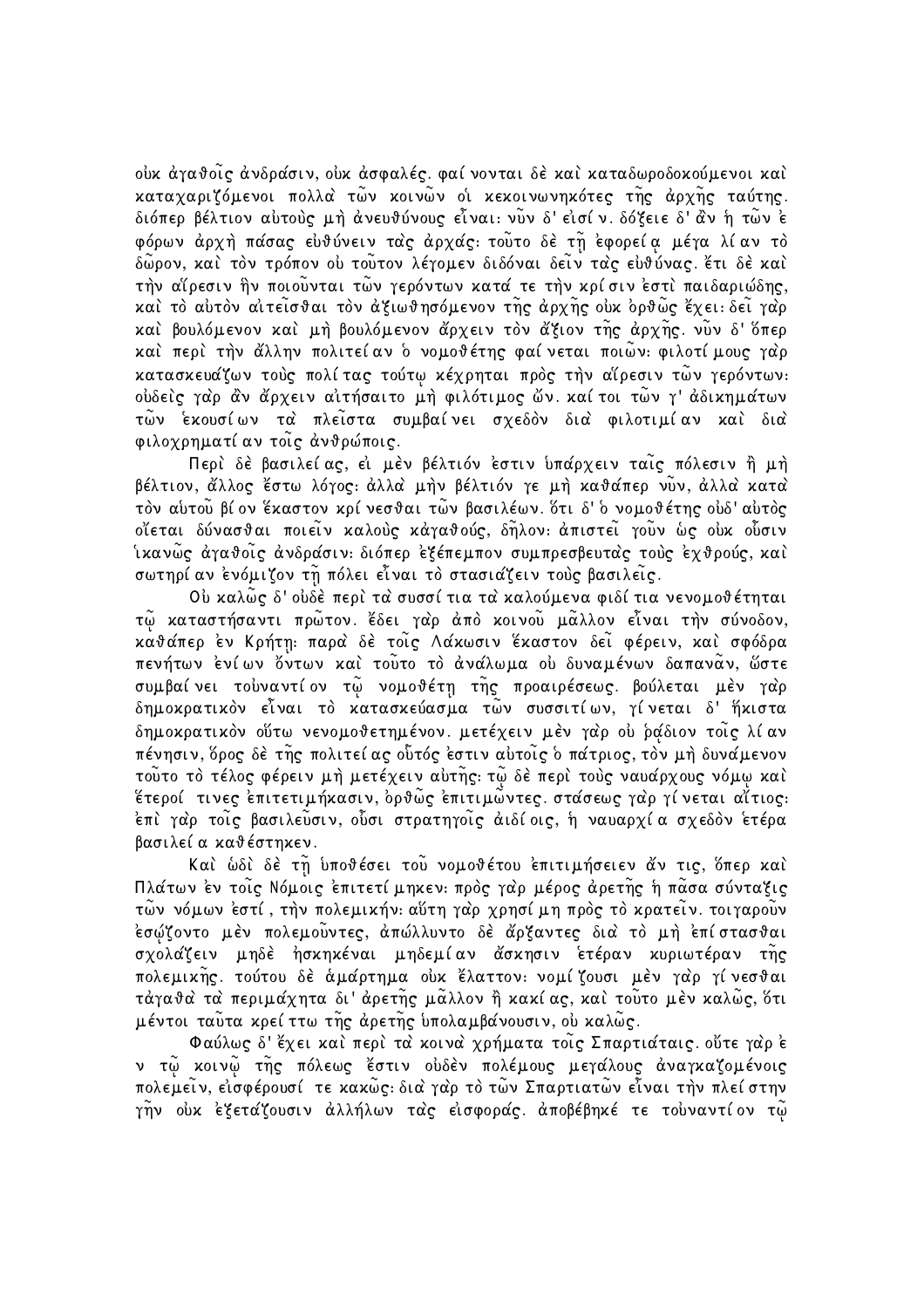νομοθέτη τού συμφέροντος: την μέν γαρ πόλιν πεποί ηκεν άχρήματον, τούς δ' ιδιώτας φιλοχρημάτους. περί μέν ούν της Λακεδαιμονίων πολιτείας επί τοσούτον ειρήσθω: ταύτα γάρ έστιν α μάλιστ' άν τις επιτιμήσειεν.

 $\boldsymbol{\varkappa}$  .

Ή δέ Κρητική πολιτεί α πάρεγγυς μέν έστι ταύτης, έχει δέ μικρα μέν ού γείρον, τὸ δὲ πλεῖον ἧττον γλαφυρῶς, καὶ γαρ ἔοικε καὶ λέγεταί γε τα πλεῖστα μεμιμήσθαι την Κρητικην πολιτείαν η των Λακώνων: τα δέ πλειστα των άρχαί ων ἧττον διήρθρωται τῶν νεωτέρων. φασὶ γαρ τον Λυκοῦργον, ὅτε τὴν ε πιτροπείαν την Χαρίλλου τού βασιλέως καταλιπων άπεδήμησεν, τότε τον πλείστον διατρίψαι χρόνον περί Κρήτην δια την συγγένειαν: άποικοι γαρ οί Λύκτιοι των Λακώνων ἦσαν, κατέλαβον δ' οί προς την αποικί αν ελθόντες την τάζιν τὦν νόμων υπάρχουσαν έν τοις τότε κατοικούσιν. διο και νύν οί περί οικοι τον αύτον τρόπον χρώνται αύτοις, ώς κατασκευάσαντος Μίνω πρώτου την τάξιν των νόμων.

Δοκεῖ δ' ἡ νῆσος καὶ πρὸς τὴν ἀρχὴν τὴν Ἑλληνικὴν πεφυκέναι καὶ κείσθαι καλώς: πάση γαρ επίκειται τη θαλάττη, σχεδόν τών Έλλήνων ιδρυμένων περί την θάλατταν πάντων: άπέχει γαρ τη μέν της Πελοποννήσου μικρόν, τη δέ της Άσίας του περί Τριόπιον τόπου καί Ρόδου. διό και την της θαλάττης άρχην κατέσχεν ο Μίνως, και τας νήσους τας μεν εχειρώσατο τας δ' ὤκισεν, τέλος δὲ ἐπιθέμενος τῆ Σικελία τὸν βίον ἐτελεύτησεν ἐκεἶ περὶ Καμικόν.

"Έχει δ' ἀναλογον ἡ Κρητικὴ ταξις πρὸς τὴν Λακωνικήν. γεωργοῦσί τε γαρ τοις μέν είλωτες τοις δέ Κρησιν οι περίοικοι, και συσσίτια παρ' άμφοτέροις έστιν, καὶ τό γε ἀρχαῖον ἐκαλουν οἱ Λακωνες οὐ φιδίτια ἀλλα ἀνδρεῖα, καθάπερ οι Κρητες, η και δηλον ότι εκείθεν ελήλυθεν. έτι δε της πολιτεί ας η τάξις. οι μέν γαρ έφοροι την αυτήν έχουσι δύναμιν τοις έν τη Κρήτη καλουμένοις κόσμοις, πλήν οι μέν έφοροι πέντε τον αριθμον οι δε κόσμοι δέκα εισίν: οι δέ γέροντες τοις γέρουσιν, ούς καλούσιν οι Κρητες βουλήν, ίσοι: βασιλεί α δέ πρότερον μέν ἦν, εἶτα κατέλυσαν οἱ Κρη̃τες, καὶ την ἡγεμονί αν οἱ κόσμοι την κατα πόλεμον έχουσιν: εκκλησίας δε μετέχουσι πάντες, κυρία δ' ούδενός έστιν άλλ' ή συνεπιψηφί σαι τα δόξαντα τοις γέρουσι και τοις κόσμοις. τα μέν οὖν τῶν συσσιτί ων ἔχει βέλτιον τοῖς Κρησιν ἢ τοῖς Λάκωσιν. ἐν μεν γαρ Λακεδαί μονι κατα κεφαλήν έκαστος εισφέρει το τεταγμένον, ει δε μή, μετέχειν νόμος κωλύει της πολιτείας, καθάπερ είρηται και πρότερον, έν δέ Κρήτη κοινοτέρως: άπὸ πάντων γαρ τῶν γινομένων καρπῶν τε καὶ βοσκημάτων δημοσίων, και έκ τών φόρων οΰς φέρουσιν οι περί οικοι, τέτακται μέρος το μεν πρός τούς θεούς και τας κοινας λειτουργίας, το δε τοις συσσιτίοις, ώστ' έκ κοινού τρέφεσθαι πάντας, και γυναίκας και παίδας και άνδρας.

Πρός δε την ολιγοσιτί αν ώς ώφέλιμον πολλα πεφιλοσόφηκεν ο νομοθέτης, καί πρός την διάζευζιν τών γυναικών, ίνα μη πολυτεκνώσι, την πρός τούς άρρενας ποιήσας δμιλίαν, περὶ ἧς εἰ φαύλως ἢ μὴ φαύλως, ἕτερος ἔσται τοῦ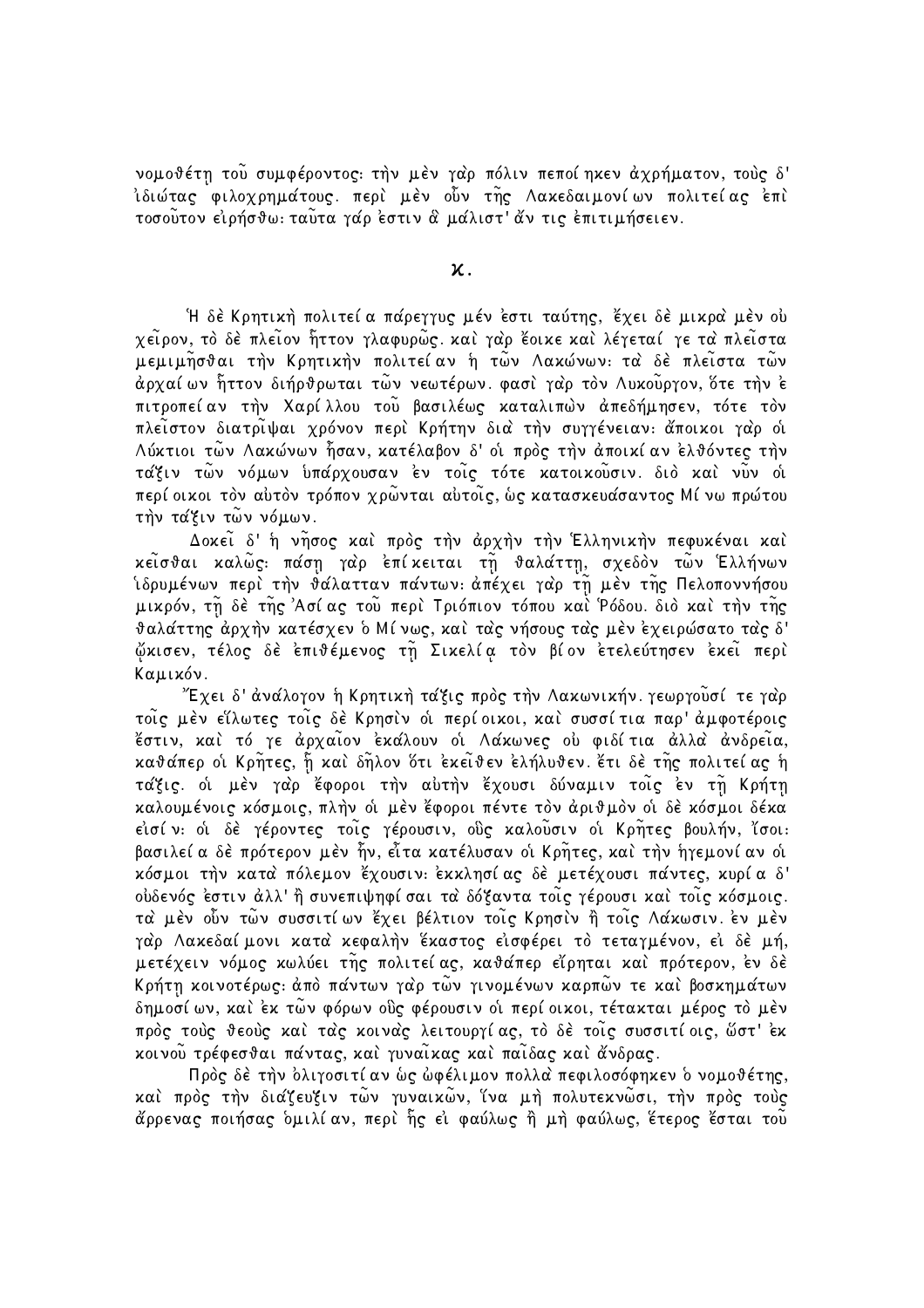διασκέψασθαι καιρός. ότι δή τα περί τα συσσί τια βέλτιον τέτακται τοις Κρησίν ή τοις Λάκωσι, φανερόν: τα δέ περί τούς κόσμους έτι χειρον των εφόρων. δ μέν γαρ έχει κακόν το τῶν ἐφόρων ἀρχεῖον, ὑπάρχει καὶ τούτοις [γί νονται γαρ οί τυχόντες], δ δ'εκεί συμφέρει πρός την πολιτεί αν, ενταύθ' ούκ έστιν. εκεί μεν γάρ, δια το την αίρεσιν 'εκ πάντων εἶναι, μετέχων ο δῆμος τῆς μεγί στης ἀρχῆς βούλεται μένειν την πολιτεί αν: ενταύθα δ' ούκ εξ απάντων αίρούνται τούς κόσμους άλλ' έκ τινῶν γενῶν, καὶ τοὺς γέροντας ἐκ τῶν κεκοσμηκότων, περὶ ὧν τούς αύτούς άν τις είπειε λόγους και περι των εν Λακεδαί μονι γινομένων [το γαρ ανυπεύθυνον και το δια βίου μειζόν εστι γέρας της αξίας αυτοις, και το μή κατα γράμματα άρχειν άλλ' αυτογνώμονας επισφαλές]. το δ' ησυχαζειν μή μετέχοντα τον δημον ούδεν σημείον του τετάχθαι καλώς ούδεν γαρ λημμα ,<br>**ἔστι τοῖς κόσμοις ὥσπερ τοῖς ἐφόροις, πό**ρρω γ' ἀποικοῦσιν ἐν νήσω τῶν διαφθερούντων.

Ήν δὲ ποιοῦνται τῆς ἁμαρτίας ταύτης ἰατρείαν, ἄτοπος καὶ οὐ πολιτικὴ άλλα δυναστευτική. πολλάκις γαρ εκβάλλουσι συστάντες τινές τούς κόσμους ή τῶν συναρχόντων αὐτῶν ἢ τῶν ιδιωτῶν: «ξεστι δε και μεταξυ τοις κόσμοις άπειπείν την άρχήν. ταῦτα δη πάντα βέλτιον γίνεσθαι κατα νόμον ἢ κατ' άνθρώπων βούλησιν: ού γαρ άσφαλής ο κανών. πάντων δέ φαυλότατον το της άκοσμίας τῶν δυνατῶν, ἣν καθιστᾶσι πολλάκις ὅταν μὴ δίκας βούλωνται δούναι: ή και δήλον ώς έχει τι πολιτείας ή τάζις, άλλ' ου πολιτεία εστιν άλλα δυναστεία μαλλον. ειώθασι δε διαλαμβάνοντες τον δήμον και τους φίλους άναρχίαν ποιείν και στασιάζειν και μάχεσθαι προς άλλήλους: καίτοι τί διαφέρει τὸ τοιοῦτον ἢ διά τινος χρόνου μηκέτι πόλιν εἶναι την τοιαύτην, ἀλλα λύεσθαι την πολιτικην κοινωνίαν; έστι δ'επικί νδυνος ούτως έχουσα πόλις, των βουλομένων επιτί θεσθαι και δυναμένων.

'Αλλά, καθάπερ εἴρηται, σώζεται δια τον τόπον: ξενηλασί ας γαρ το πόρρω πεποίηκεν. διὸ καὶ τὸ των περιοίκων μένει τοις Κρησίν, οι δ' είλωτες άφίστανται πολλάκις. ούτε γαρ εξωτερικης αρχης κοινωνούσιν οι Κρητες, νεωστί τε πόλεμος ζενικός διαβέβηκεν είς την νησον, δς πεποίηκε φανεραν την άσθένειαν τῶν ἐκεἶ νόμων. περὶ μὲν οὖν ταύτης εἰρήσθω τοσαῦθ' ἡμἶν τῆς πολιτεί ας.

### $\lambda$ .

Πολιτεύεσθαι δέ δοκούσι και Καρχηδόνιοι καλώς και πολλα περιττώς πρός τούς άλλους, μαλιστα δ' ένια παραπλησίως τοις Λακωσιν. αύται γαρ αί τρείς πολιτείαι άλλήλαις τε σύνεγγύς πώς είσι και τών άλλων πολύ διαφέρουσιν, ή τε Κρητική και ή Λακωνική και τρίτη τούτων ή των Καρχηδονίων. και πολλα των τεταγμένων έχει παρ' αυτοίς καλως: σημείον δε πολιτεί ας συντεταγμένης το τον δήμον διαμένειν εν τη τάξει της πολιτεί ας, καὶ μήτε στάσιν, ὅ τι καὶ ἄξιον εἰπεἶν, γεγενῆσθαι μήτε τύραννον. ἔχει δέ παραπλήσια τη Λακωνικη πολιτεία τα μέν συσσίτια των έταιριων τοις φιδιτί οις, την δέ τῶν εκατὸν και τεττάρων ἀρχην τοις εφόροις [πλην ου χειρον: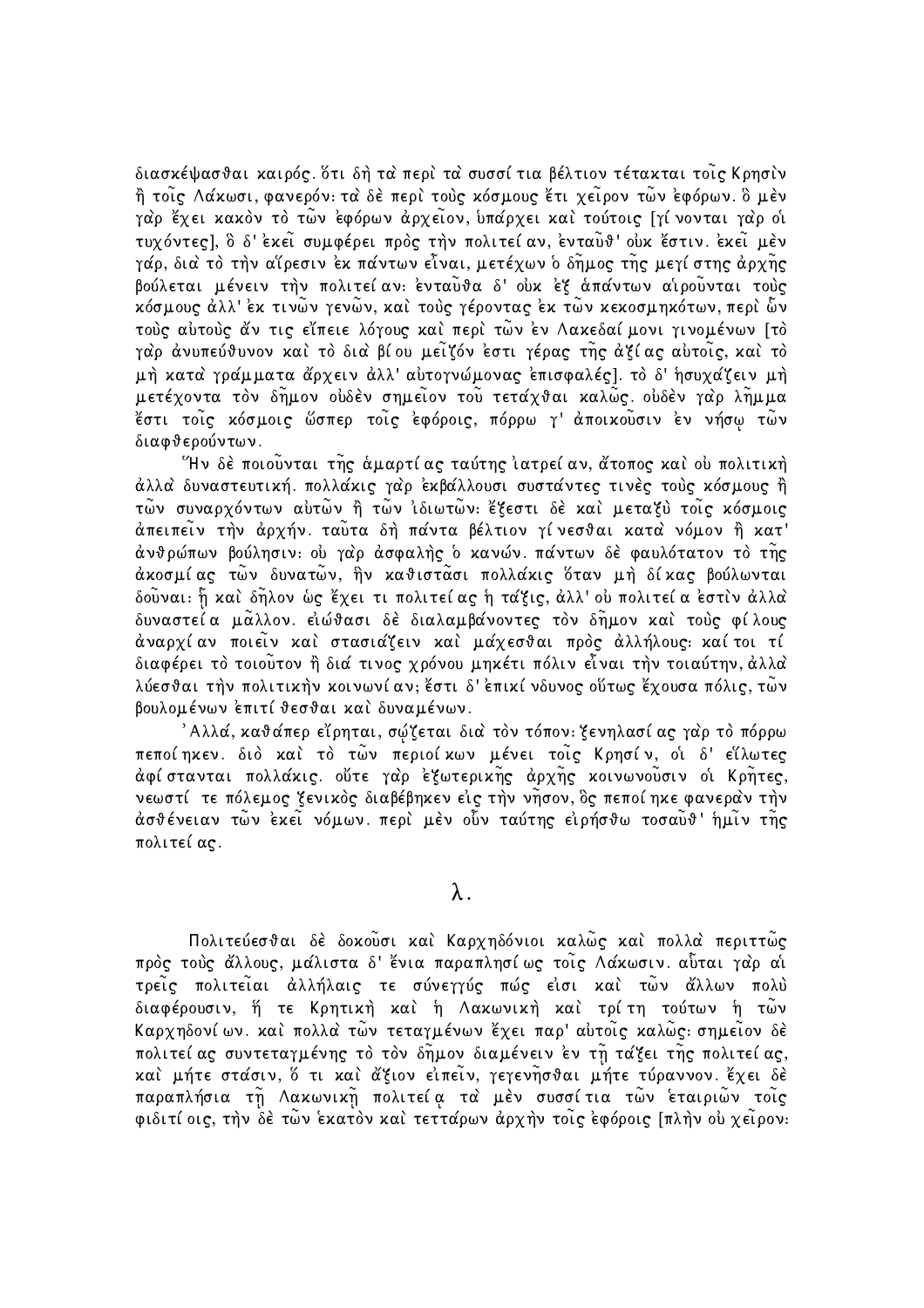οί μέν γαρ έκ τῶν τυχόντων εισί, ταύτην δ' αίροῦνται την άρχην άριστί νδην], τούς δέ βασιλείς και την γερουσίαν άναλογον τοις εκει βασιλεύσι και γέρουσιν: καί βέλτιον δέ τούς βασιλείς μήτε καθ' αύτο είναι γένος μήτε τούτο το τυχόν, ει δέ τι διαφέρει, εκ τούτων αίρετούς μαλλον ή καθ' ήλικίαν. μεγάλων γαρ κύριοι καθεστώτες, ἂν εὐτελεἶς ὦσι μεγάλα βλάπτουσι, καὶ ἔβλαψαν ἤδη τὴν πόλιν την τὦν Λακεδαιμονίων.

Τα μέν ούν πλεϊστα τῶν ἐπιτιμηθέντων ἀν δια τας παρεκβάσεις κοινα τυγχανει πασαις όντα ταις ειρημέναις πολιτεί αις: των δέ παρα την υπόθεσιν της άριστοκρατί ας και της πολιτεί ας τα μεν εις δημον εκκλί νει μάλλον, τα δ' είς ολιγαρχίαν. του μέν γαρ τα μέν προσάγειν τα δέ μή προσάγειν πρός τον δημον οί βασιλείς κύριοι μετα τῶν γερόντων, ἀν ὁμογνωμονῶσι πάντες, εἰ δὲ μή, και τούτων ο δημος. α δ' άν εισφέρωσιν ούτοι, ου διακούσαι μόνον άποδιδόασι τῷ δήμῳ τα δόξαντα τοις ἄρχουσιν, άλλα κύριοι κρί νειν εἰσὶ καὶ τῷ βουλομένω τοις εισφερομένοις αντειπείν έξεστιν, όπερ εν ταις ετέραις πολιτεί αις ούκ έστιν. το δε τας πενταρχί ας κυρί ας ούσας πολλών και μεγάλων ύφ' αυτῶν αιρετας εἶναι, και την τῶν εκατον ταύτας αιρεἶσθαι, την μεγί στην άρχήν, έτι δέ ταύτας πλεί ονα άρχειν χρόνον τὧν άλλων [καὶ γαρ ἐξεληλυθότες άρχουσι και μέλλοντες ολιγαρχικόν, το δε αμίσθους και μη κληρωτας άριστοκρατικόν θετέον, και εί τι τοιούτον έτερον, και το τας δίκας υπο των άρχεί ων δικάζεσθαι πάσας [καὶ μὴ ἄλλας ὑπ' ἄλλων, καθάπερ ἐν Λακεδαί μονι].

Παρεκβαίνει δε της αριστοκρατίας η ταξις των Καρχηδονίων μαλιστα πρός την όλιγαρχίαν κατά τινα διάνοιαν ή συνδοκεί τοις πολλοις: ού γαρ μόνον άριστίνδην άλλα και πλουτίνδην οἴονται δείν αίρεισθαι τους άρχοντας: άδύνατον γαρ τον άποροῦντα καλῶς ἄρχειν καὶ σχολάζειν. εἴπερ οὖν το μεν αίρείσθαι πλουτί νδην ολιγαρχικόν το δέ κατ' άρετην αριστοκρατικόν, αύτη τις άν εἴη τάξις τρί τη, καθ' ἥνπερ συντέτακται [καὶ] τοις Καρχηδονί οις τα περὶ τήν πολιτείαν: αίρούνται γαρ είς δύο ταύτα βλέποντες, και μαλιστα τας μεγί στας, τούς τε βασιλείς και τους στρατηγούς δεί δε νομίζειν άμαρτημα νομοθέτου την παρέκβασιν είναι της αριστοκρατίας ταύτην. εξ αρχης γαρ τούθ' δραν έστι των άναγκαιοτάτων, δπως οι βέλτιστοι δύνωνται σχολάζειν και μηδέν άσχημονείν, μή μόνον άρχοντες άλλα μηδ' ιδιωτεύοντες. ει δέ δεί βλέπειν και προς ευπορίαν χάριν σχολης, φαύλον το τας μεγίστας ώνητας εἶναι τῶν ἀρχῶν, τήν τε βασιλεί αν καὶ τὴν στρατηγί αν. ἔντιμον γαρ ὁ νόμος οὗτος ποιεἶ τὸν πλοῦτον μᾶλλον τῆς ἀρετῆς, καὶ τὴν πόλιν ὅλην φιλοχρήματον. ő τι δ' ἂν ὑπολάβη τί μιον εἶναι τὸ κύριον, ἀνάγκη καὶ τὴν τῶν ἄλλων πολιτῶν δόζαν άκολουθείν τούτοις. δπου δε μη μαλιστα άρετη τιμαται, ταύτην ούχ οίόν τε βεβαί ως άριστοκρατείσθαι την πολιτεί αν. εθί ζεσθαι δ' εύλογον κερδαί νειν τούς ώνουμένους, όταν δαπανήσαντες άρχωσιν: άτοπον γαρ εί πένης μέν ών ε πιεικής δέ βουλήσεται κερδαί νειν, φαυλότερος δ' ὢν ού βουλήσεται δαπανήσας. διό δει τούς δυναμένους άριστ' άργειν, τούτους άρχειν. βέλτιον δ', εί και προείτο την εύπορίαν των επιεικών ο νομοθέτης, άλλα άρχόντων γε ε πιμελείσθαι της σχολης.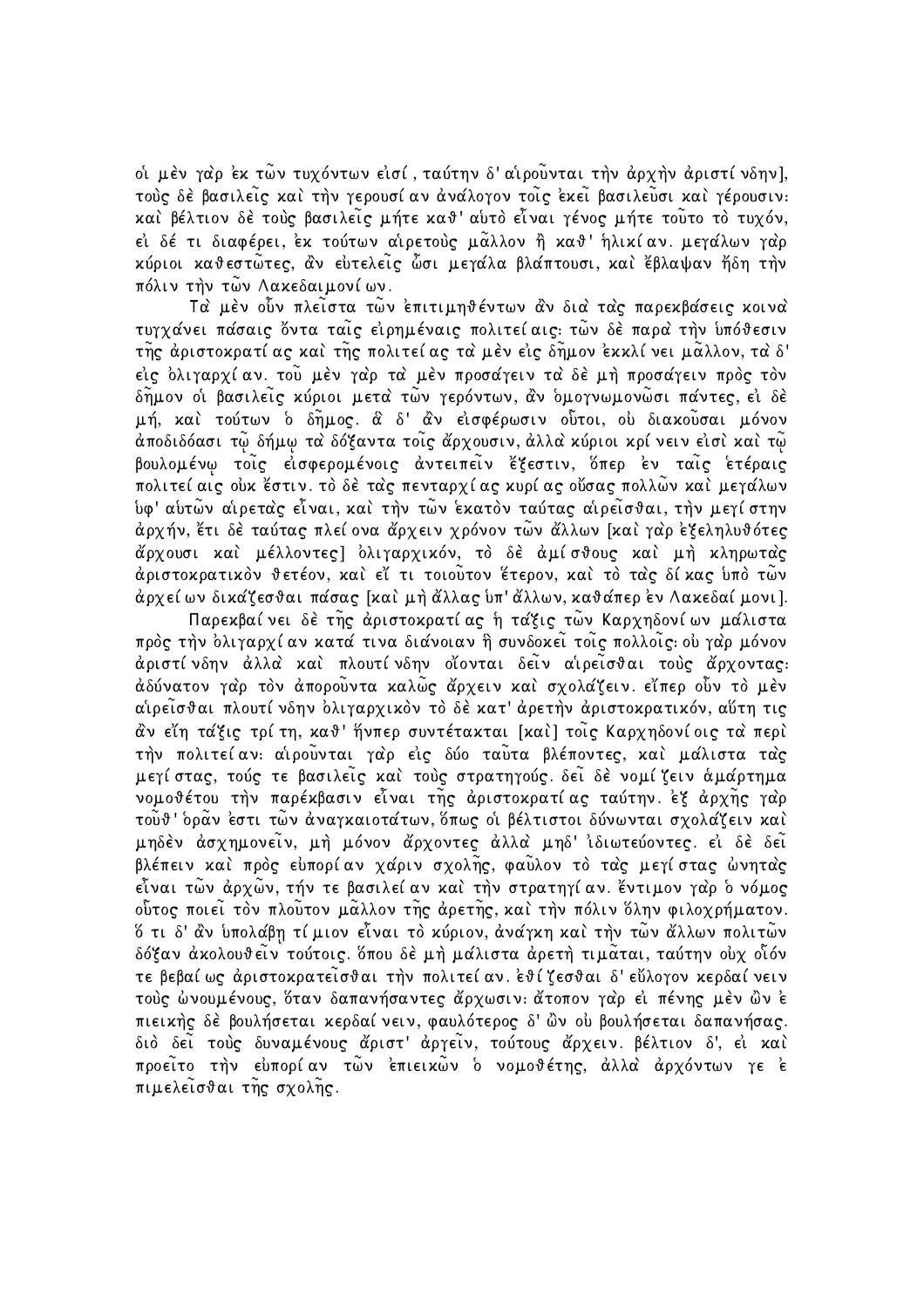Φαύλον δ' άν δόξειεν είναι και το πλεί ους άρχας τον αυτον άρχειν: Όπερ εύδοκιμεί παρα τοις Καρχηδονίοις: εν γαρ ύφ' ενός έργον άριστ' αποτελείται. δει δ' όπως γίνηται τουθ' δράν τον νομοθέτην, και μή προστάττειν τον αυτον αύλείν και σκυτοτομείν. ώσθ' όπου μη μικρα [ή] πόλις, πολιτικώτερον πλεί ονας μετέχειν τῶν ἀρχῶν, καὶ δημοτικώτερον: κοινότερόν τε γαρ καθάπερ εἴπομεν καὶ κάλλιον ἕκαστον ἀποτελεῖται τῶν αὐτῶν καὶ θᾶττον. δῆλον δὲ τοῦτο ἐπὶ τῶν πολεμικῶν καὶ τῶν ναυτικῶν: ἐν τούτοις γαρ ἀμφοτέροις δια πάντων ως ειπείν διελήλυθε το άρχειν και το άρχεσθαι.

'Ολιγαρχικής δ' ούσης της πολιτείας άριστα [στάσιν] εκφεύγουσι τώ πλουτείν αιεί τι του δήμου μέρος, εκπέμποντες επι τας πόλεις τούτω γαρ ,<br>ιὦνται καὶ ποιοὖσι μόνιμον τὴν πολιτεί αν. ἀλλὰ τουτί ἐστι τύχης ἔργον, δεῖ δὲ άστασιάστους είναι δια τον νομοθέτην. νύν δέ, άν άτυχία γένηταί τις και το πλη̃θος αποστη τῶν αρχομένων, οὐδεν ἔστι φαρμακον δια τῶν νόμων της ήσυχίας περί μέν ούν της Λακεδαιμονίων πολιτείας και Κρητικης και της Καργηδονί ων, αΐπερ δικαί ως εὐδοκιμοῦσι, τοῦτον ἔγει τὸν τρόπον.

**µ.** 

Τών δε άποφηναμένων τι περί πολιτείας ένιοι μεν ούκ εκοινώνησαν πράξεων πολιτικών ούδ' ώντινωνούν, άλλα διετέλεσαν ιδιωτεύοντες τον βίον, περί ὧν εζ τι άζιόλογον, εζρηται σχεδόν περί παντων, ένιοι δέ νομοθέται γεγόνασιν, οί μέν ταις οίκείαις πόλεσιν οί δέ και των οθνείων τισί, πολιτευθέντες αύτοί: και τούτων οί μέν νόμων εγένοντο δημιουργοι μόνον, οί δέ καὶ πολιτείας, οἶον καὶ Λυκοῦργος καὶ Σόλων: οὗτοι γαρ καὶ νόμους καὶ πολιτεί ας κατέστησαν.

Περί μέν ούν της Λακεδαιμονίων είρηται, Σόλωνα δ' ένιοι μέν οίονται νομοθέτην γενέσθαι σπουδαΐον: ολιγαρχίαν τε γαρ καταλύσαι λίαν άκρατον ούσαν, και δουλεύοντα τον δήμον παυσαι, και δημοκρατίαν καταστήσαι την πάτριον, μεί ξαντα καλώς την πολιτεί αν: είναι γαρ την μεν εν Αρεί ω πάγω βουλήν ολιγαρχικόν, το δε τας άρχας αιρετας άριστοκρατικόν, τα δε δικαστήρια δημοτικόν. έοικε δέ Σόλων εκείνα μέν υπάρχοντα πρότερον ου καταλύσαι, τήν τε βουλήν καὶ τήν τῶν ἀρχῶν αἴρεσιν, τὸν δὲ δῆμον καταστῆσαι, τα δικαστήρια ποιήσας έκ πάντων. διὸ καὶ μέμφονταί τινες αὐτῷ: λὖσαι γαρ θάτερα, κύριον ποιήσαντα τὸ δικαστήριον πάντων, κληρωτὸν ὄν. ἐπεὶ γαρ τοῦτ' ἴσχυσεν, ὥσπερ τυράννω τώ δήμω χαριζόμενοι την πολιτείαν είς την νύν δημοκρατίαν μετέστησαν: και την μέν έν Αρείω πάγω βουλην Έφιάλτης εκόλουσε και Περικλης, τα δέ δικαστήρια μισθοφόρα κατέστησε Περικλης, και τούτον δη τον τρόπον έκαστος τῶν δημαγωγῶν προήγαγεν αὕξων εἰς την νῦν δημοκρατίαν. φαί νεται δ' ού κατα την Σόλωνος γενέσθαι τούτο προαί ρεσιν, άλλα μαλλον άπο συμπτώματος [της ναυαρχί ας γαρ έν τοις Μηδικοις ο δημος αίτιος γενόμενος ε φρονηματίσθη καὶ δημαγωγούς ἔλαβε φαύλους ἀντιπολιτευομένων τῶν 'ε πιεικὧν].